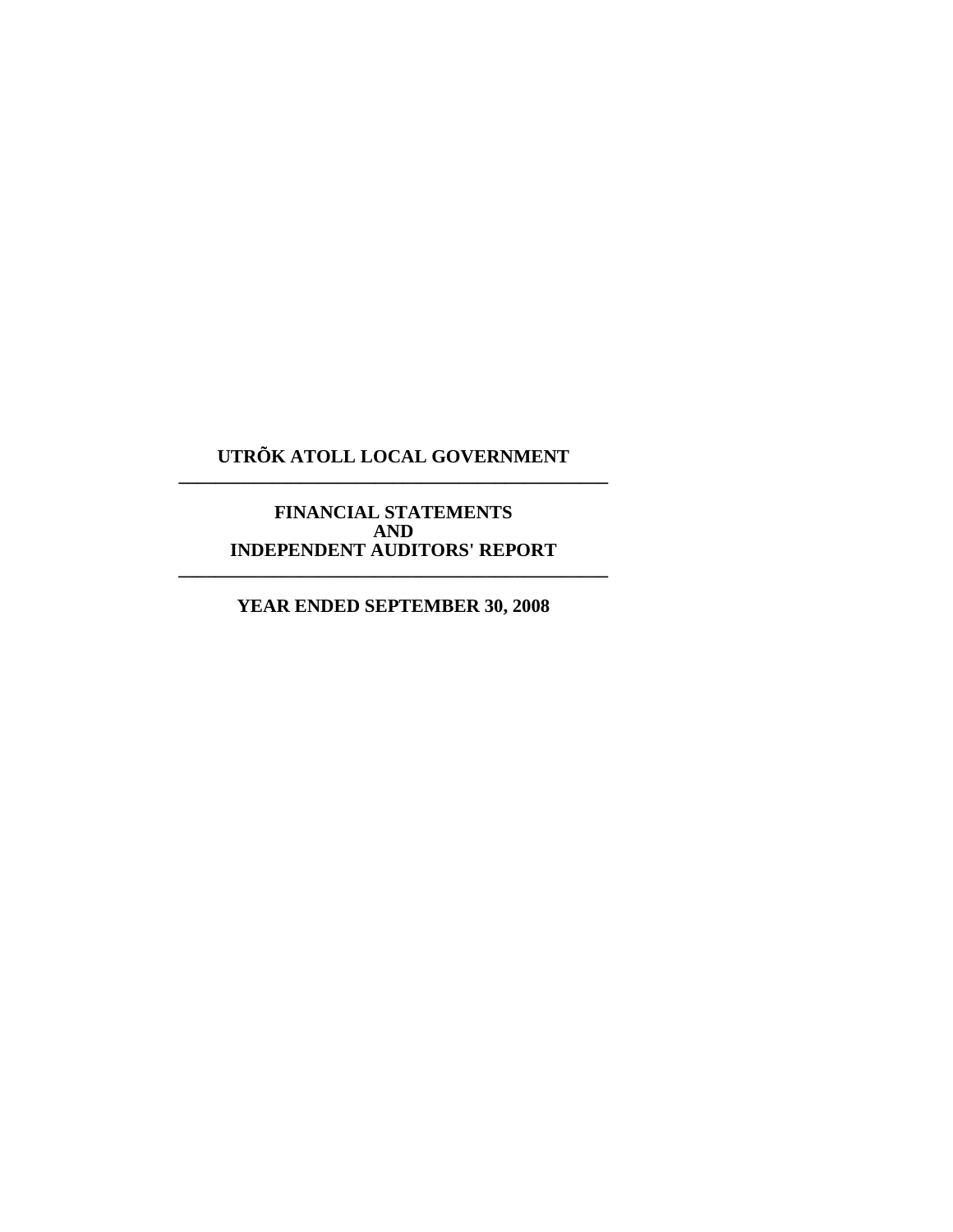#### Table of Contents Year Ended September 30, 2008

|    |                                                                                                                                                  | Page           |
|----|--------------------------------------------------------------------------------------------------------------------------------------------------|----------------|
| I. | <b>Independent Auditors' Report</b>                                                                                                              | 1              |
|    | Management's Discussion and Analysis                                                                                                             | $\overline{3}$ |
| Π. | <b>Basic Financial Statements:</b>                                                                                                               |                |
|    | <b>Government-Wide Financial Statements:</b><br><b>Statement of Net Assets</b><br><b>Statement of Activities</b>                                 | 8<br>9         |
|    | <b>Governmental Fund Financial Statements:</b><br><b>Balance Sheet</b>                                                                           | 10             |
|    | Statement of Revenues, Expenditures, and Changes in Fund<br>Balances (Deficit)<br>Reconciliation of the Statement of Revenues, Expenditures, and | 11             |
|    | Changes in Fund Balances (Deficit) of Governmental Funds to<br>the Statement of Activities                                                       | 12             |
|    | Notes to the Basic Financial Statements                                                                                                          | 13             |
| Ш. | Required Supplementary Information - Other than Management's Discussion<br>and Analysis:                                                         |                |
|    | Schedule of Revenues, Expenditures, and Changes in Fund Balance -<br><b>Budget and Actual - General Fund</b>                                     | 25             |
|    | Notes to the Required Supplementary Information - Budgetary<br>Reporting                                                                         | 26             |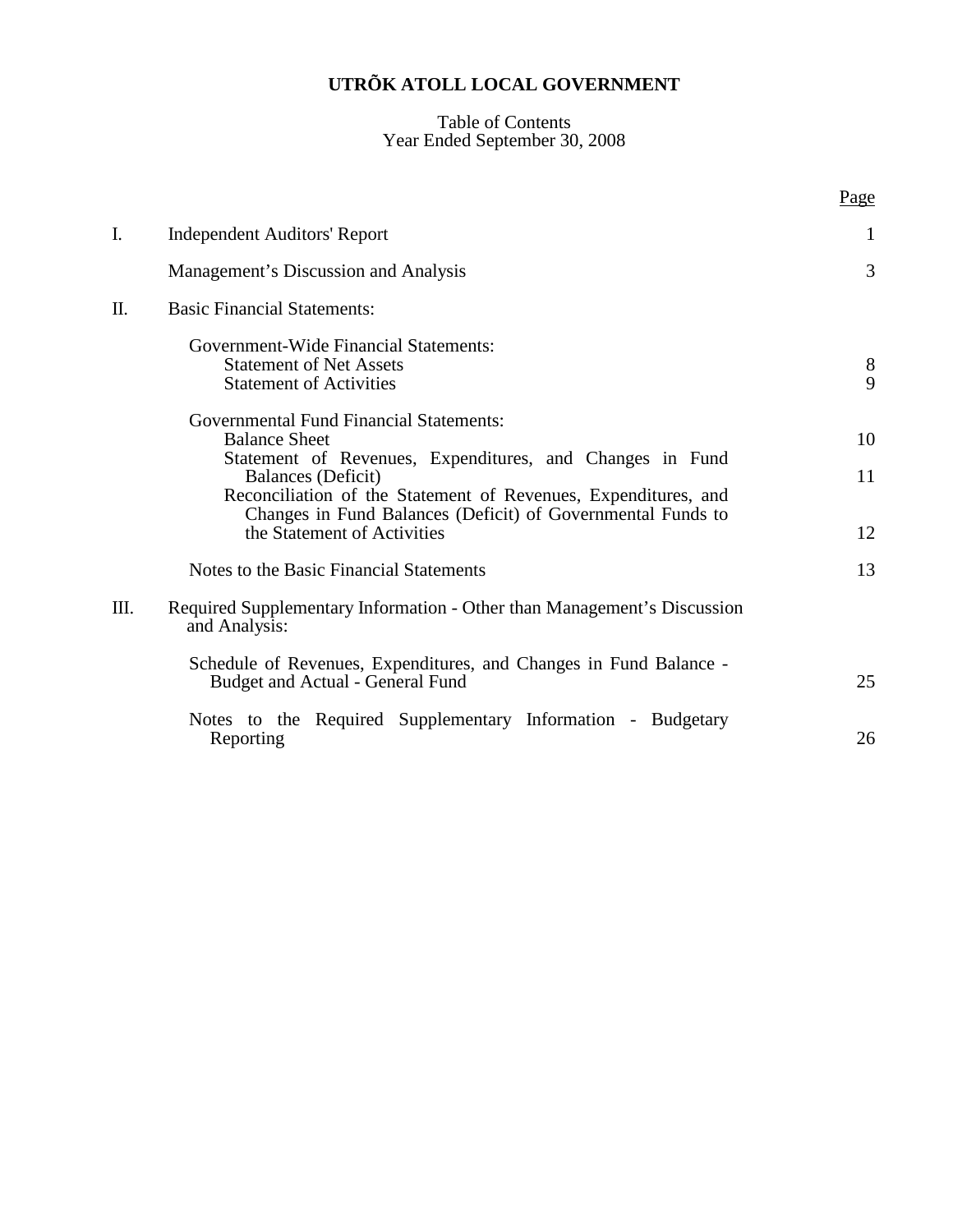# Deloitte.

Deloitte & Touche LLP 361 South Marine Corps Drive Tamuning, GU 96913-3911 USA Tel: (671)646-3884 Fax: (671)649-4932 www.deloitte.com

# **INDEPENDENT AUDITORS' REPORT**

Mayor John Kaiko Utrõk Atoll Local Government Republic of the Marshall Islands:

We have audited the accompanying financial statements of the governmental activities and each major fund of the Utrõk Atoll Local Government (UALGOV) as of and for the year ended September 30, 2008, which collectively comprise UALGOV's basic financial statements as set forth in Section II of the foregoing table of contents. These financial statements are the responsibility of the management of UALGOV. Our responsibility is to express an opinion on the respective financial statements based on our audit.

We conducted our audit in accordance with auditing standards generally accepted in the United States of America and the standards applicable to financial audits contained in *Government Auditing Standards*, issued by the Comptroller General of the United States. Those standards require that we plan and perform the audit to obtain reasonable assurance about whether the financial statements are free of material misstatement. An audit includes consideration of internal control over financial reporting as a basis for designing audit procedures that are appropriate in the circumstances, but not for the purpose of expressing an opinion on the effectiveness of UALGOV's internal control over financial reporting. Accordingly, we express no such opinion. An audit also includes examining, on a test basis, evidence supporting the amounts and disclosures in the financial statements, assessing the accounting principles used and significant estimates made by management, as well as evaluating the overall financial statement presentation. We believe that our audit provides a reasonable basis for our opinions.

In our opinion, such financial statements referred to above present fairly, in all material respects, the respective financial position of the governmental activities and each major fund of the Utrõk Atoll Local Government as of September 30, 2008, and the respective changes in financial position thereof for the year then ended in conformity with accounting principles generally accepted in the United States of America.

The Management's Discussion and Analysis, on pages 3 through 7, as well as the Schedule of Revenues, Expenditures, and Changes in Fund Balance - Budget and Actual - General Fund and notes thereto, as set forth in Section III of the foregoing table of contents, are not a required part of the basic financial statements but are supplementary information required by the Governmental Accounting Standards Board. This supplementary information is the responsibility of the management of UALGOV. We have applied certain limited procedures, which consisted principally of inquiries of management regarding the methods of measurement and presentation of the supplementary information. However, we did not audit such information and we do not express an opinion on it.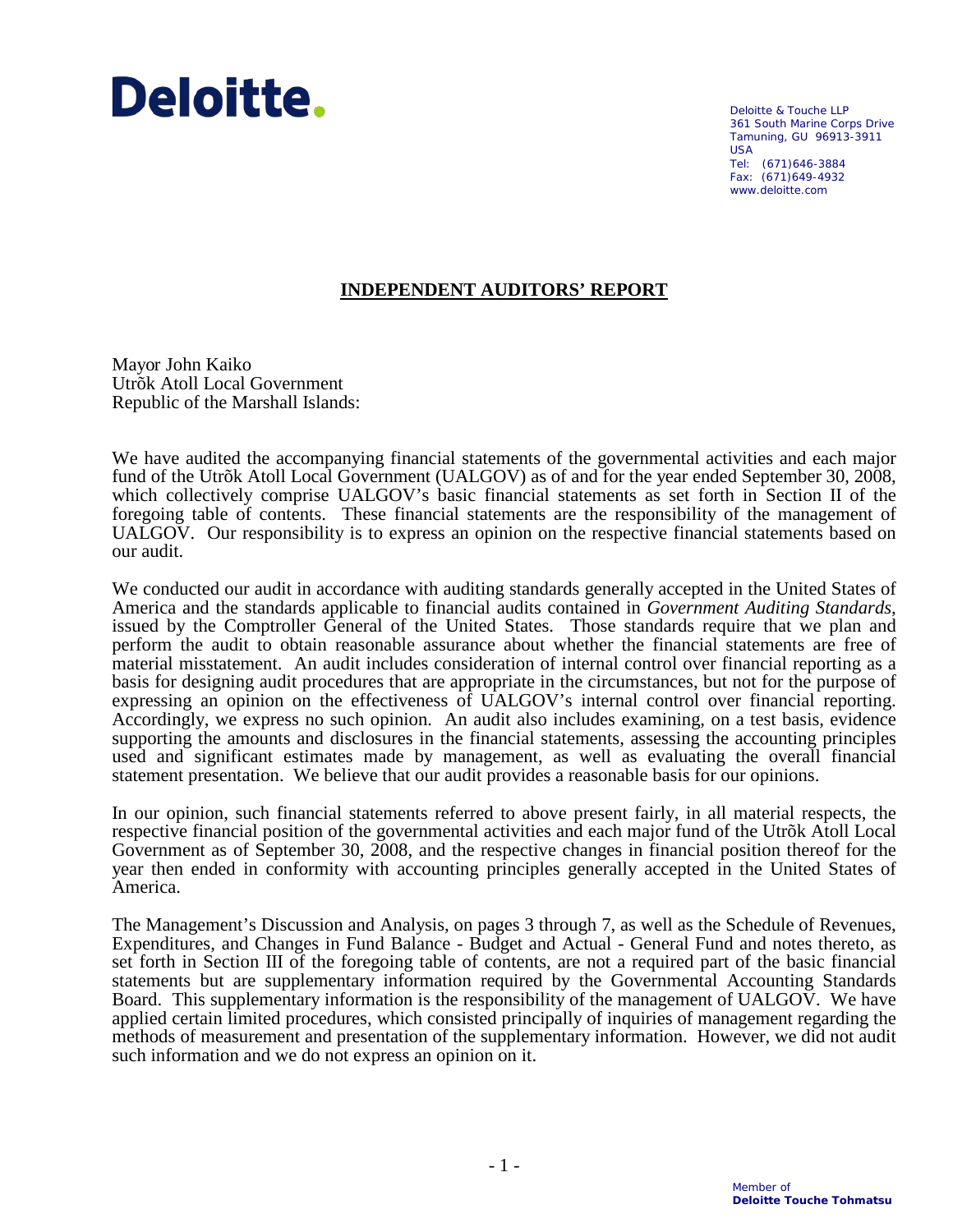In accordance with *Government Auditing Standards*, we have also issued our report dated August 18, 2009, on our consideration of the UALGOV's internal control over financial reporting and on our tests of its compliance with certain provisions of laws, regulations, contracts, and grant agreements and other matters. The purpose of that report is to describe the scope of our testing of internal control over financial reporting and compliance and the results of that testing, and not to provide an opinion on the internal control over financial reporting or on compliance. That report is an integral part of an audit performed in accordance with *Government Auditing Standards* and should be considered in assessing the results of our audit.

loite Washell

August 18, 2009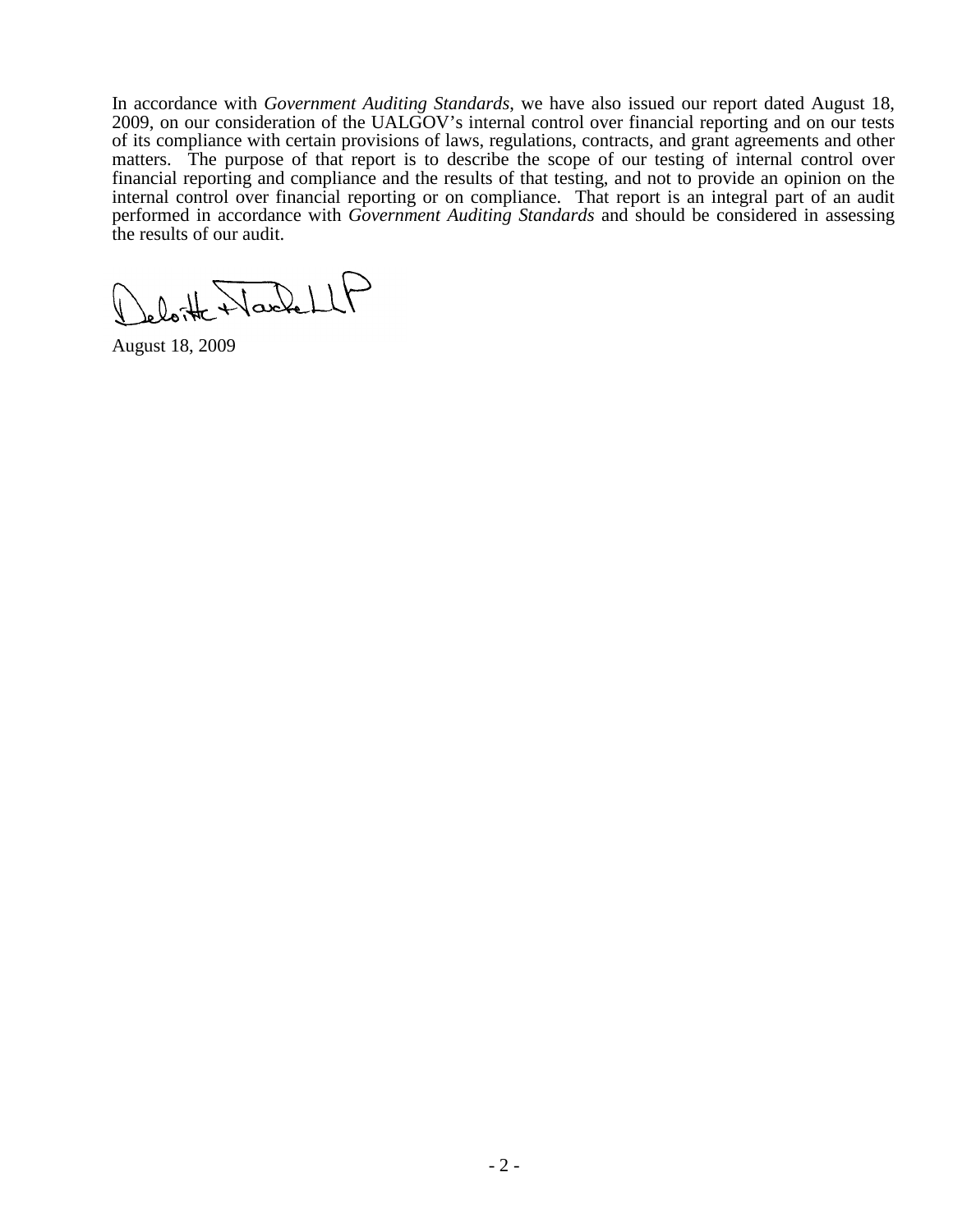Management's Discussion and Analysis September 30, 2008

This Management's Discussion and Analysis (MD&A) is provided by the Finance Department of the Utrõk Atoll Local Government (UALGOV) as an overview to the financial statements for fiscal year 2008 in compliance with Governmental Accounting Standards Board (GASB). This analysis is a required supplementary information (RSI) to the accompanying financial statements and notes to financial statements. It is intended to present the result of activities and changes from October 1, 2007 through September 30, 2008 and future financial plans and outlook for the following year.

## **UALGOV'S FINANCIAL STATEMENTS**

UALGOV's basic financial statements comprise three components 1) Government-wide financial statements, 2) Fund financial statements, and 3) Notes to financial statements. The report also contains additional required supplementary information in the form of budgetary schedules that is prepared on the budgetary basis of accounting in addition to basic financial statements themselves.

## **UALGOV'S FUNDS AND ITS SOURCES**

The following are the three Funds maintained by the local government to account for the activities per category:

- Utrõk Claims Trust Fund (CTF). This fund is awarded to Utrõk Local Distribution Authority (LDA) through the Nuclear Claims Tribunal for the purpose of compensating the people of Utrõk who are listed in LDA. The corpus of this trust is not expendable. The income generated by the trust fund may be used for distribution to the people; however, only 70% of such income is allowed to be disbursed as stated in the Claims Trust Fund.
- Distribution Fund. This fund obtains funding from the income of CTF. This is used for distribution of payments to the quarterly and land compensation LDA recipients.
- General Fund. This fund sources its money from income of CTF. This is used for operations of the local government and local distribution authority.

#### **FINANCIAL HIGHLIGHTS**

- UALGOV total net assets decreased by \$3,310,098 or 19% as compared to FY2007 balances.
- Revenues for the current fiscal year reduced by \$3,662,767 or 142% from the previous fiscal year. Investment losses contributed mainly to the decrease in as much as \$1,646,722 for the fiscal year which is a complete turnaround from FY2007 of \$2,057,347 increase in market value of investments. Expenses for the current year increased by \$133,866 or 6% from the previous year's expenses. Fund transfers from CTF to Distribution and General Fund increased by \$75,250 or 4 % as compared to last year.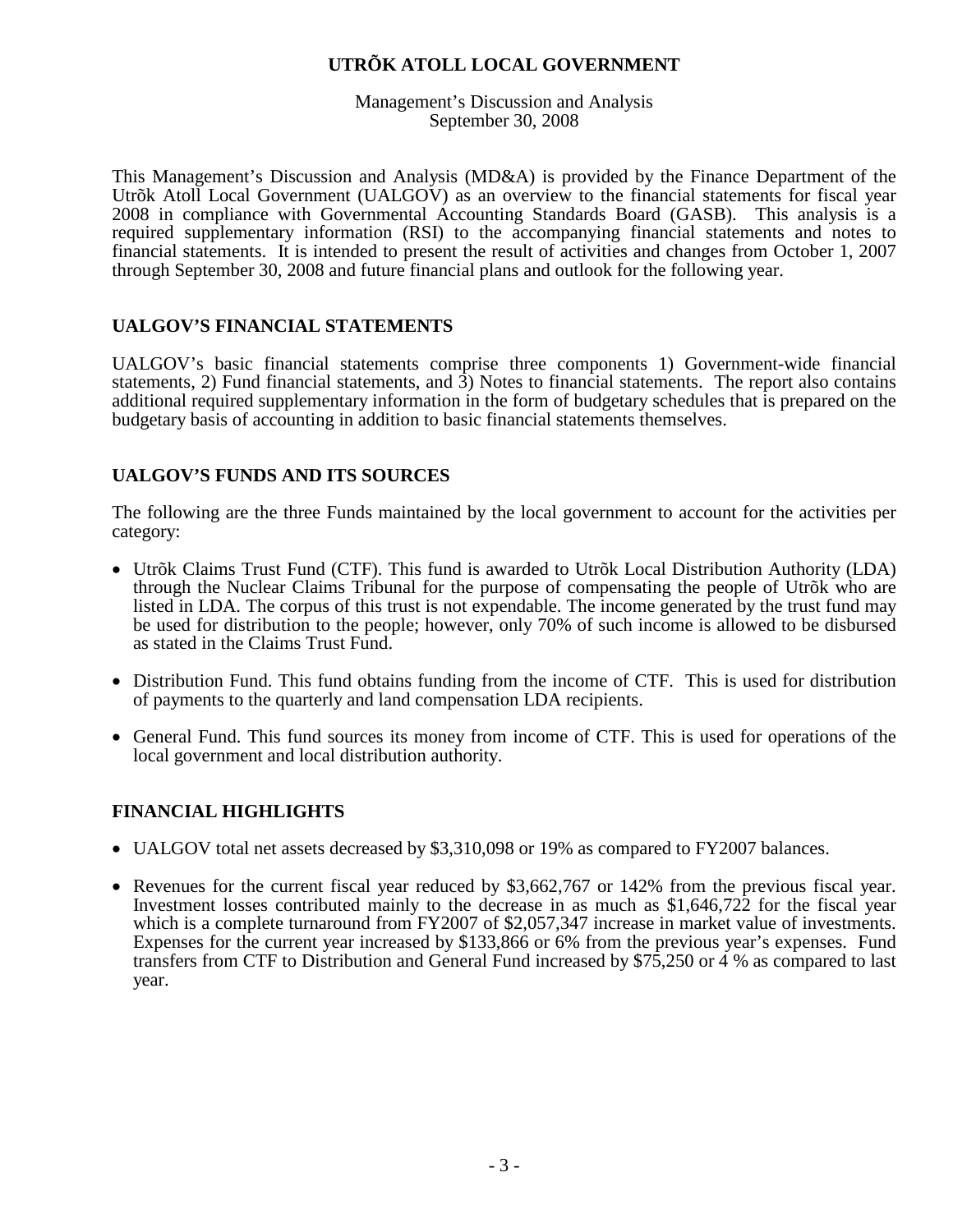Management's Discussion and Analysis September 30, 2008

#### **GOVERNMENT-WIDE FINANCIAL STATEMENTS**

UALGOV's financial statements report information about UALGOV as a whole using accounting methods similar to those used by private sector companies. The statement of net assets includes all of the local government's assets and liabilities. The statement of activities accounts for the current year's revenues and expenses regardless of when cash is received or paid. These two statements reporting UALGOV's net assets and liabilities, is one way to measure UALGOV's financial position. Over time, increases or decreases in UALGOV's net assets are indicators of whether its financial condition is improving or deteriorating.

#### **FUND FINANCIAL STATEMENTS**

The fund financial statements provide more detailed information about UALGOV's most significant funds. Funds are accounting devices that UALGOV uses to keep track of specific sources of funding and spending for particular purposes.

- Some funds are required by agreements.
- UALGOV establishes other funds to control and manage money for particular purposes

#### **FINANCIAL ANALYSIS OF UALGOV**

In reference to the Summary Statements of Net Assets and Summary Statements of Revenues, Expenses and Net Assets for FY2008 and FY2007 shown below, the following are presented to provide an overview to UALGOV's basic financial statements and to give the readers a better understanding of the financial condition and activities of UALGOV.

Net assets may serve over time as a useful indicator of a government's financial position. At the end of fiscal year 2008, UALGOV's assets exceeded liabilities by \$14,068,306; however, it should be noted that \$13,878,556 is restricted for nuclear claims related distribution payments and is not available to fund UALGOV's operations or capital projects. The summary of UALGOV's net assets for 2008 as compared with 2007 follows:

|             | <b>Statements of Net Assets</b> |                  |   |            |
|-------------|---------------------------------|------------------|---|------------|
|             |                                 | 2008             |   | 2007       |
| Assets      | Current assets                  | \$<br>221,339    | S | 211,969    |
|             | Noncurrent assets:              | 136,718          |   | 13,025     |
|             | Investments                     | 13,903,556       |   | 17,156,831 |
|             | Capital assets, net             | 101,289          |   | 106,059    |
|             | <b>Total Assets</b>             | 14,226,184       |   | 17,474,859 |
| Liabilities | <b>Current Liabilities</b>      | 157,878          |   | 96,455     |
| Net Assets  | Invested in capital assets      | 101,289          |   | 106,059    |
|             | Restricted                      | 13,878,556       |   | 17,156,831 |
|             | Unrestricted                    | 88,461           |   | 115,514    |
|             | <b>Total Net Assets</b>         | \$<br>14,068,306 | S | 17,378,404 |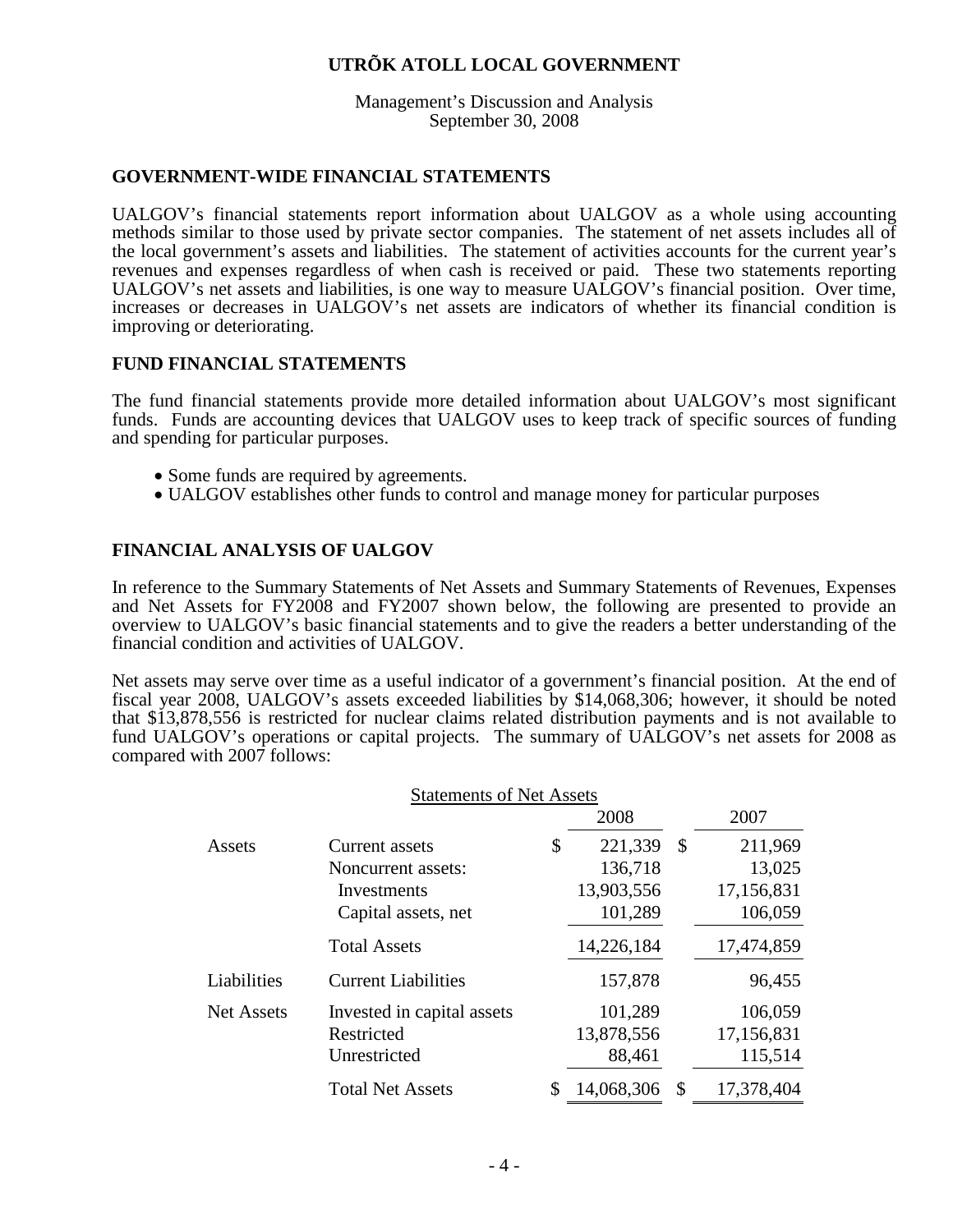Management's Discussion and Analysis September 30, 2008

Governmental activities for the year ended September 30, 2008 decreased UALGOV's net assets by \$3,310,098. A key element of the decrease was the global financial meltdown impacting UALGOV's trust fund that commenced in the last quarter of 2007. The summary of UALGOV's changes in net assets for 2008 as compared with 2007 follows:

Statements of Revenues, Expenses and Changes in Net Assets

|                                          | 2008             |               | 2007       |
|------------------------------------------|------------------|---------------|------------|
| Revenues:                                |                  |               |            |
| Grants                                   | \$<br>148,920    | <sup>\$</sup> | 128,356    |
| Dividends and interest                   | 391,699          |               | 392,819    |
| Net change in fair value of investments  | (1,646,722)      |               | 2,057,347  |
| Others                                   | 23,459           |               | 1,601      |
| Total revenues                           | (1,082,644)      |               | 2,580,123  |
| Less expenses:                           |                  |               |            |
| Distributions and Nuclear claims related | 1,387,042        |               | 1,359,988  |
| Mayor and council                        | 326,314          |               | 308,421    |
| Investment management activities         | 155,642          |               | 141,832    |
| Administration and finance               | 213,302          |               | 166,892    |
| Food program                             | 122,091          |               | 101,769    |
| Public safety                            | 23,063           |               | 14,686     |
| Total expenses                           | 2,227,454        |               | 2,093,588  |
| Change in net assets                     | (3,310,098)      |               | 486,535    |
| Net assets at the beginning of the year  | 17,378,404       |               | 16,891,869 |
| Net assets at the end of the year        | \$<br>14,068,306 | \$            | 17,378,404 |

Fiscal year 2008 had been a challenging year for UALGOV as the global economic crisis unfavorably affected the CTF. Along with other investors that reported losses during the year, UALGOV was not spared as its CTF posted a decrease in fair market value of \$3,253,275 or 19% as compared to FY2007 value. This resulted to a net loss of \$1,646,722 which is a complete reverse from the net income of \$2,057,347 in FY2007. As the main source of funding, the net decrease and net loss in CTF are reflected as well to the decrease in total net assets of \$3,310,098 or 19% from previous year's balances.

Of the cash balances, \$49,346 or 58% of the total cash amount pertains to a savings account with Marshall Islands Development Bank. This account was created in January 2003 for the purpose of securing the bank loans made by the people of Utrõk with the bank. For FY2008, it earned an interest of 4% per annum or \$1,842 for FY2008.

The decrease in cash balances of \$114,323 or 57% and the significant increase in receivables of \$123,693 or 949% as compared to last year are due mainly to uncollected USDA Food Program grant and Auditor General Grant amounting to \$83,387 and \$39,000, respectively, as of year-end. For the whole fiscal year, UALGOV has no collection of reimbursement of expenses from the food program. As of to date, \$23,991 or 28% of the balance remains uncollected. As for the Auditor General grant, these were audit fees relating to partial billings for audit of FY2004-2007. All were subsequently collected in FY2009.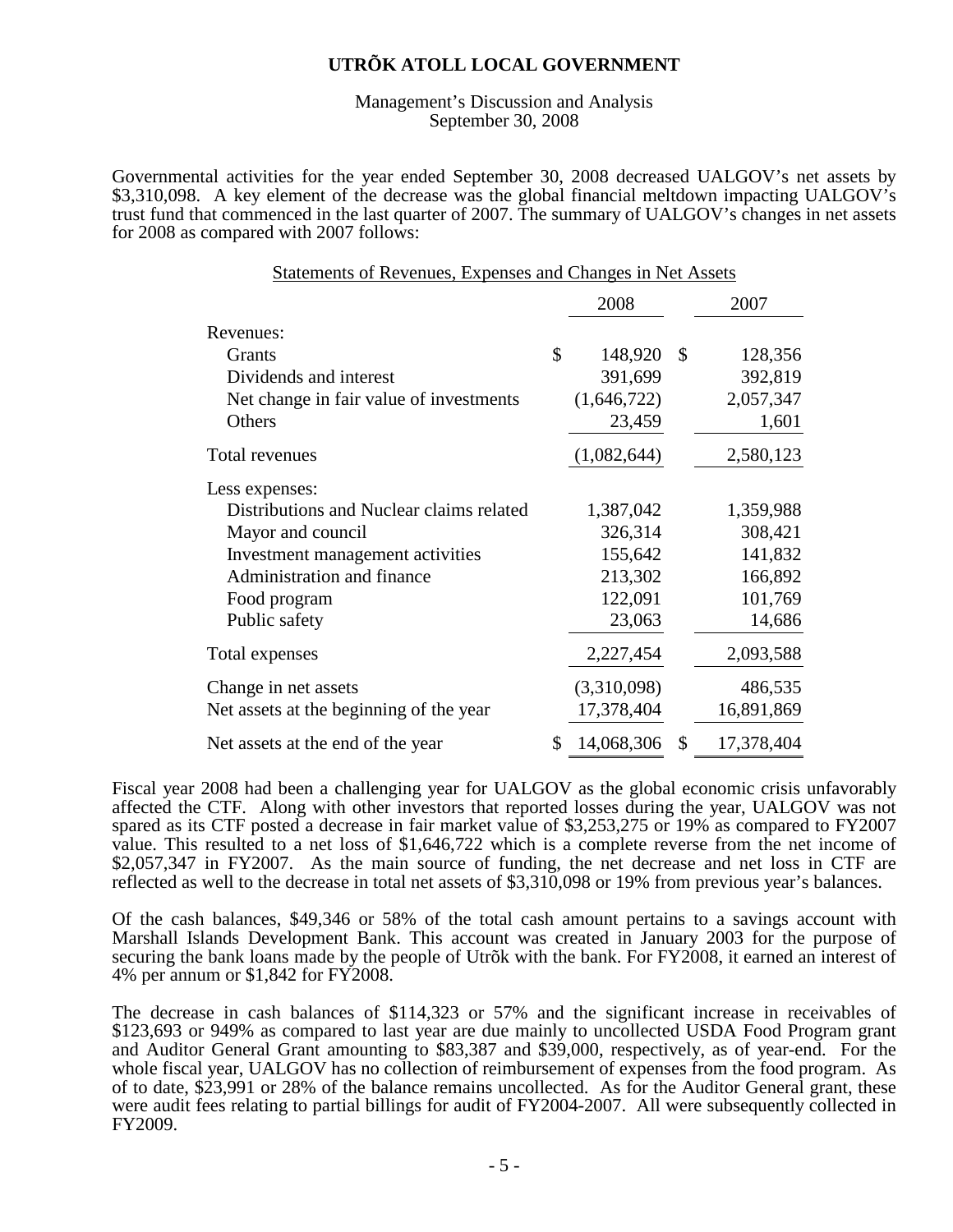Management's Discussion and Analysis September 30, 2008

Current payables increased by \$61,423 or 39% compared to previous year due to non-payment of some operation expenses before the year ended. However, all were subsequently paid the following year.

Grants recorded this year are as follows:

- The Local Government Fund grant from Ministry of Internal Affairs had been recorded as additional source of fund for the fiscal year amounting to \$14,388. Fifty percent (50%) of this amount was collected during the year and 50% was subsequently collected the following year.
- The proceeds from sale of the NOAA boat amounted to \$59,375 had been recorded as deferred income in FY2007. For FY2008, this fund was used to purchase a new company vehicle in the amount of \$22,350 and to purchase fuel for the said vehicle in the amount of \$4,479. The total amount of \$26,829 was recorded as grant this year.
- Total USDA Food Program grant recorded this year amounted to \$122,091.

The increase in expenses of \$133,866 or 6% as compared to previous year is due to the following:

- As part of the new management's effort to improve service to the people of Utrõk, additional employees were hired during the year. A secretary, clerk of council, driver and administration clerk were made part of the administration office to manage the day-to-day activities of the local government. Also, at the beginning of the year, three additional policemen were hired to better secure the people in Utrõk Atoll.
- Part of the FY2003 audit fee was expensed this year due to expiration of the grant from Auditor General.
- As mentioned above, a new company vehicle was purchased this year for the day-to-day operations of UALGOV.
- Council meeting expenses increased this year due to the council meeting held in January 2008 to elect the new Mayor for Utrõk Atoll.
- Payments for the quarterly and land distribution are basically the same with an exception to advance payments made to some recipients. These were recorded as part of the expense for the year.

Refer to note 4 to the accompanying financial statements for additional information concerning capital assets.

UALGOV did not enter into any debt arrangements during FY 2008 nor was any long-term outstanding at the end of the fiscal year.

#### **FINANCIAL ANALYSIS OF UALGOV'S FUNDS**

As noted earlier, UALGOV uses fund accounting to ensure and demonstrate compliance with finance related legal requirements. As of the end of fiscal year 2008, UALGOV's governmental funds reported a combined fund balance of \$13,967,017, a decrease of \$3,305,328 or 19.1% from the \$17,272,345 fund balance at the beginning of fiscal year. The decrease is primarily due to the 2008 global financial crisis that swept the world towards recession.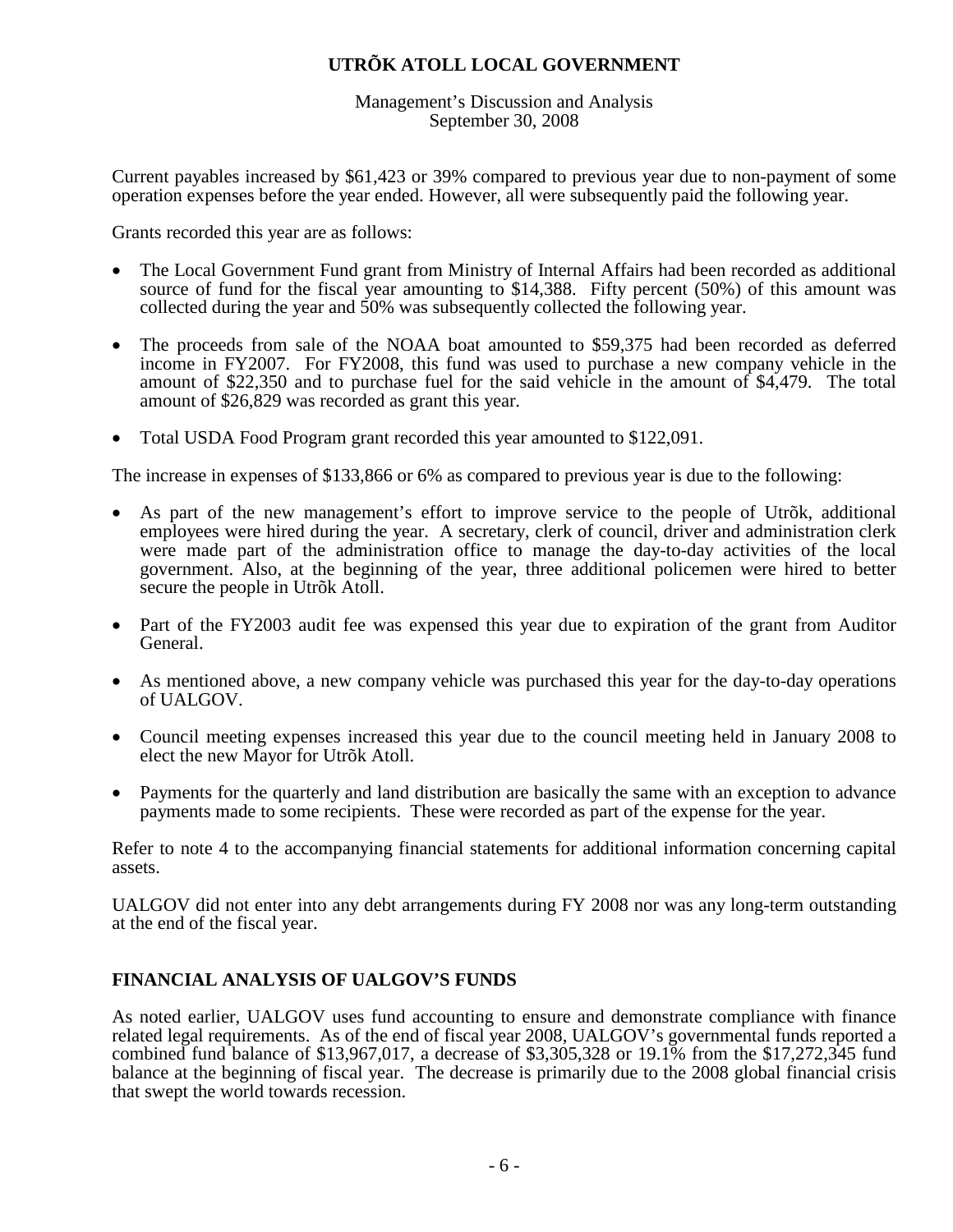Management's Discussion and Analysis September 30, 2008

#### **GENERAL FUND BUDGET ANALYSIS**

For fiscal year 2008, the budget for the General Fund was \$482,610 to be funded by drawdowns from the CTF. The final budget for FY2008 increased by \$39,388 or 8% of the original budget which was sourced from the \$25,000 supplemental budget in FY2009 and \$14,388 RepMar Local Government Fund awarded this year. During the year ended September 30, 2008, the deficiency of revenues under expenditures for the General Fund was \$509,664, which was primarily offset by transfers in from the CTF of \$507,610, resulting in a \$2,504 or 0.4% over spending in FY2008.

#### **FINANCIAL PLAN AND OUTLOOK**

With the global economic crisis still looming over the US stock market, the future does not promise a better year for the CTF. In an effort to buy time for CTF, the Utrõk Council approved to get a bank loan from UBS Bank that would fund future expenditures of the local government for the next two years. Please refer to Note 8 for the details of this bank loan. This loan is set to help CTF grow back in two years without any drawdown for distributions.

In order to lessen the impact of the financial crisis, the CTF's investments in bonds were increased to 32% as of August 14, 2009 from only 24% in FY2008.

In September 2008, US DOI awarded UALGOV the Fiscal Management Improvement Project Grant that will provide an amount of \$77,000 per year in two years (FY2009-FY2010) to the operations fund budget. This amount is allotted to subsidize the salaries of employees in the finance department, purchase of computers and equipment, and pay for office rent. Please note that the last grant of this kind received by UALGOV was in FY2007.

The management is gearing up for various projects lined up for FY2009. These projects are expected to contribute to a better living condition for people of Utrõk. The financial impact of this is the flow of additional grants that would support each project. One of it is the grant awarded by Embassy of Japan in March 2009 to UALGOV amounting to \$85,995 to support the construction of a community center in Utrõk Atoll. The management has submitted grant proposals to various entities and constantly followed up the progress of each.

FY2009 budget is slightly higher than FY2008 Final budget by \$42,192 or 8%. The main reasons are the budget to purchase motor vehicles that would come out of the remaining proceeds from sale of NOAA boat and the additional budget for salaries of hired employees in FY2008.

#### **CONTACTING UALGOV's MANAGEMENT**

This financial report is designed to provide our constituents, donors and customers with a general overview of UALGOV's finances and to demonstrate transparency and accountability for the money it is entrusted to manage. If you have any questions about this report or need additional information, contact the Mayor at P.O. Box 1499, Majuro, Marshall Islands, MH 96960, telephone number (692) 625-3749.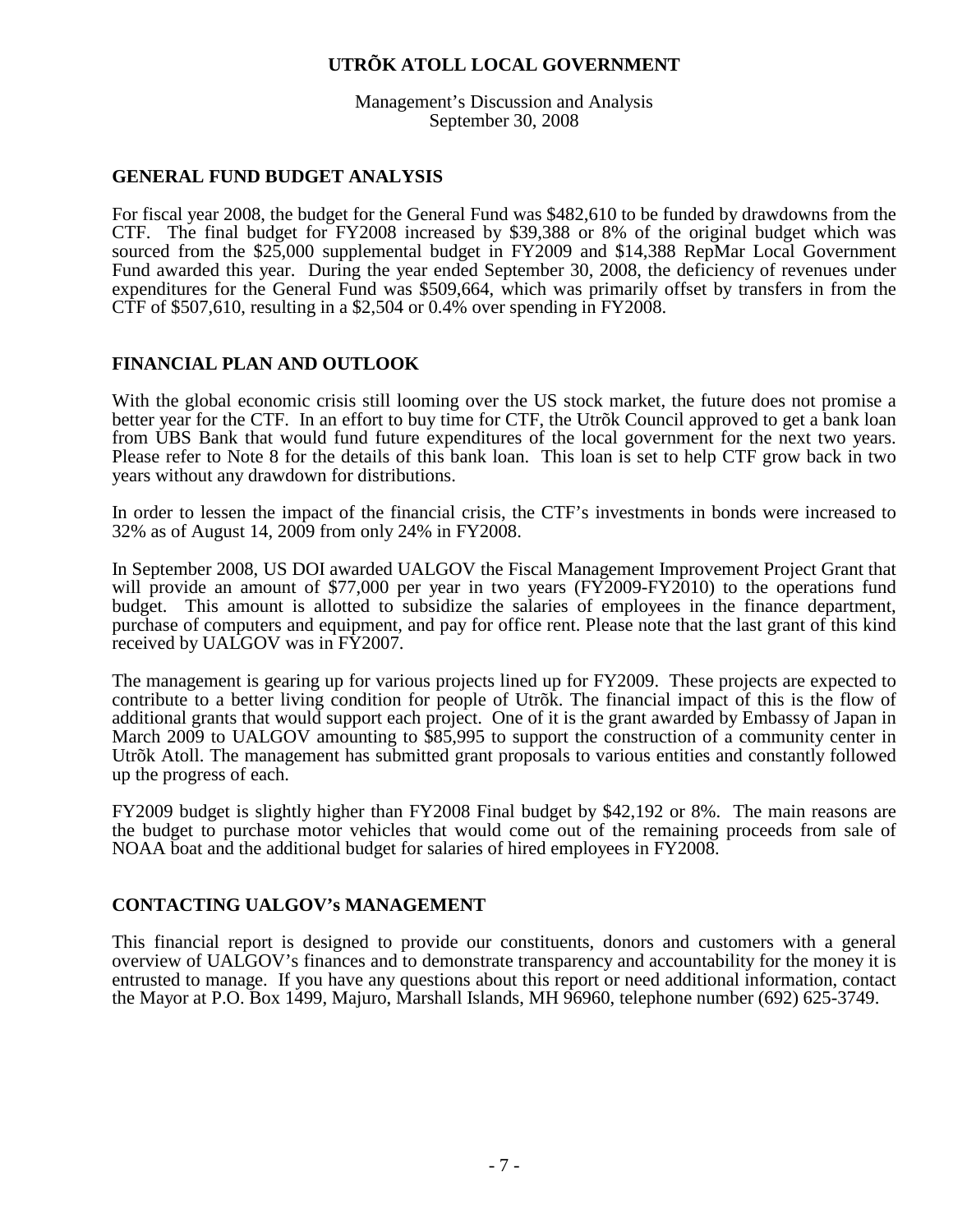Statement of Net Assets September 30, 2008

# **ASSETS**

| Current assets:                                 |                         |
|-------------------------------------------------|-------------------------|
| Cash and cash equivalents                       | $\mathcal{S}$<br>84,621 |
| Receivables                                     | 136,718                 |
|                                                 |                         |
| Total current assets                            | 221,339                 |
| Noncurrent assets:                              |                         |
| <b>Restricted assets:</b>                       |                         |
| Investments                                     | 13,903,556              |
| Capital assets, net of accumulated depreciation | 101,289                 |
| Total noncurrent assets                         | 14,004,845              |
| Total assets                                    | 14,226,184<br>\$        |
| <b>LIABILITIES</b>                              |                         |
| <b>Current liabilities:</b>                     |                         |
| Accounts payable                                | \$<br>109,305           |
| Distribution payable                            | 1,883                   |
| Other liabilities and accruals                  | 46,690                  |
| <b>Total liabilities</b>                        | 157,878                 |
| Contingencies                                   |                         |
| <b>NET ASSETS</b>                               |                         |
| Invested in capital assets                      | 101,289                 |
| Restricted for:                                 |                         |
| Nonexpendable                                   | 13,878,556              |
| Unrestricted                                    | 88,461                  |
| Total net assets                                | 14,068,306              |
| Total liabilities and net assets                | 14,226,184<br>\$        |
|                                                 |                         |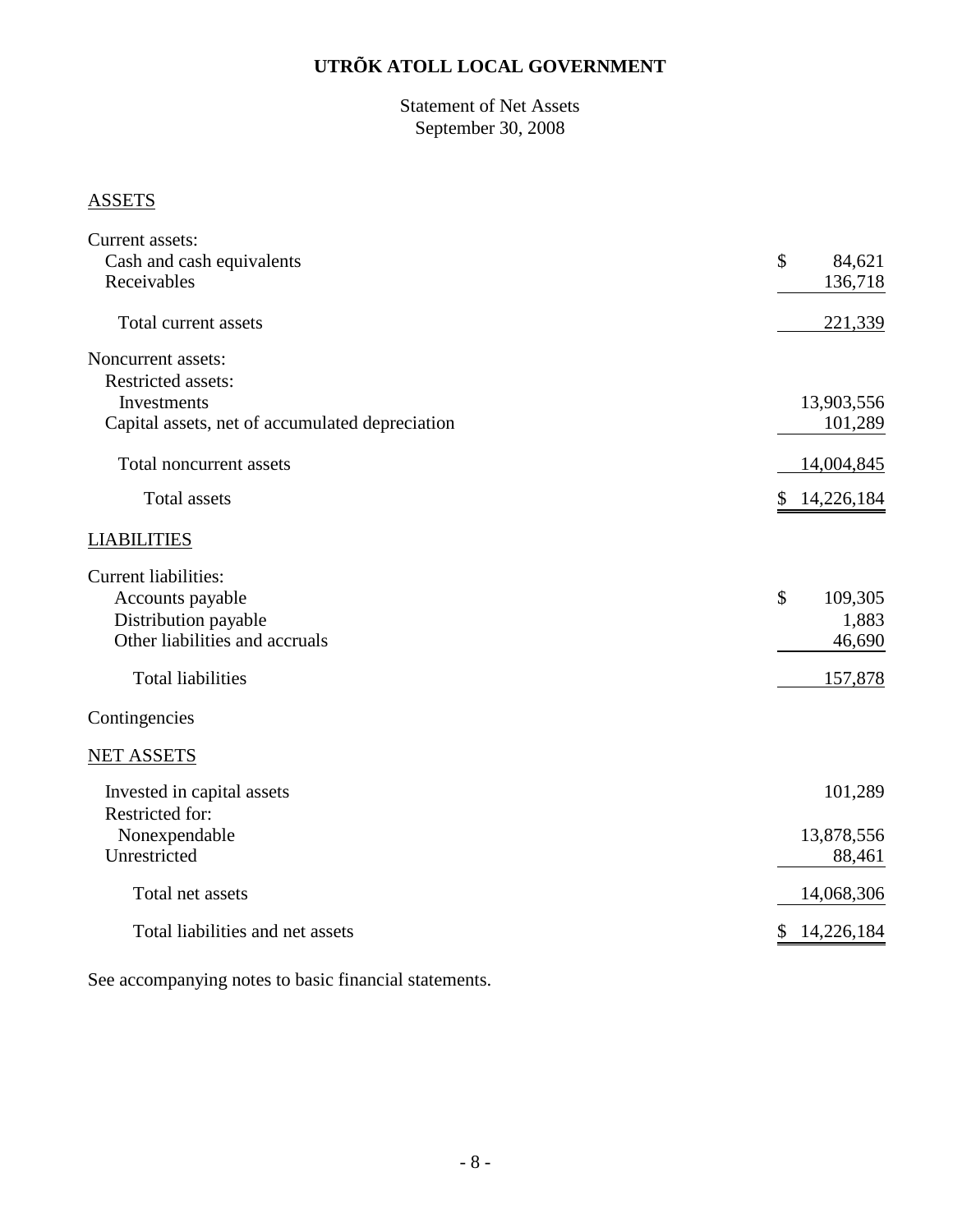# Statement of Activities Year Ended September 30, 2008

|                                  |                        |                               | <b>Program Revenues</b> |                                     |               |               |    | Net (Expenses) |
|----------------------------------|------------------------|-------------------------------|-------------------------|-------------------------------------|---------------|---------------|----|----------------|
|                                  |                        |                               |                         | Operating                           |               | Capital       |    | Revenues and   |
|                                  | Expenses               |                               |                         | Grants and<br>Contributions         |               | Grants and    |    | Changes in     |
|                                  |                        |                               |                         |                                     |               | Contributions |    | Net Assets     |
| Functions/Programs               |                        |                               |                         |                                     |               |               |    |                |
| Governmental activities:         |                        |                               |                         |                                     |               |               |    |                |
| Mayor and council                | \$                     | 326,314                       | $\mathcal{S}$           | 26,829                              | $\mathcal{S}$ |               | \$ | (299, 485)     |
| Administration and finance       |                        | 213,302                       |                         |                                     |               |               |    | (213,302)      |
| Public safety                    |                        | 23,063                        |                         |                                     |               |               |    | (23,063)       |
| Food Program                     |                        | 122,091                       |                         | 122,091                             |               |               |    |                |
| Nuclear claims related           |                        | 1,387,042                     |                         | (1,255,023)                         |               |               |    | (2,642,065)    |
| Investment management activities |                        | 155,642                       |                         |                                     |               |               |    | (155, 642)     |
|                                  |                        | 2,227,454                     | \$                      | (1,106,103)                         |               |               |    | (3,333,557)    |
|                                  |                        | General revenues:             |                         |                                     |               |               |    |                |
|                                  |                        | Other                         |                         |                                     |               |               |    | 23,459         |
|                                  | Total general revenues |                               |                         |                                     |               |               |    | 23,459         |
|                                  |                        | Change in net assets          |                         |                                     |               |               |    | (3,310,098)    |
|                                  |                        |                               |                         | Net assets at beginning of the year |               |               |    | 17,378,404     |
|                                  |                        | Net assets at end of the year |                         |                                     |               |               | \$ | 14,068,306     |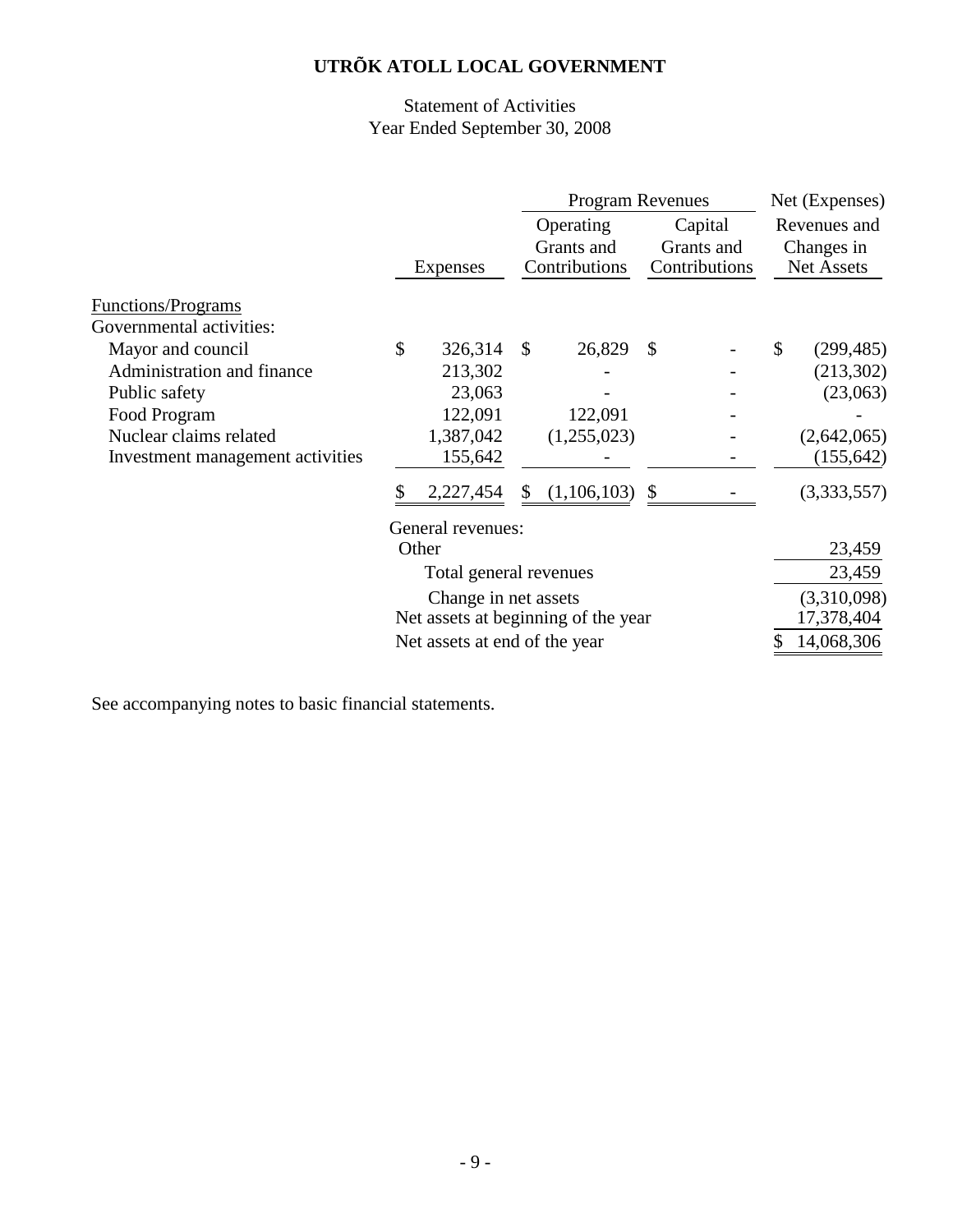#### Balance Sheet Governmental Funds September 30, 2008

|                                                                                                                                              |         |                              |                                                                                                                                                                                                            | Special<br>Revenue                    |                        | Permanent                |                                                        |
|----------------------------------------------------------------------------------------------------------------------------------------------|---------|------------------------------|------------------------------------------------------------------------------------------------------------------------------------------------------------------------------------------------------------|---------------------------------------|------------------------|--------------------------|--------------------------------------------------------|
| <b>ASSETS</b>                                                                                                                                | General |                              |                                                                                                                                                                                                            | Local<br>Distribution<br>Authority    | Claims<br><b>Trust</b> |                          | Total                                                  |
| Cash and cash equivalents<br>Receivables<br>Due from other funds<br>Restricted assets:<br>Investments                                        | \$      | 56,545<br>132,718<br>169,181 | $\mathcal{S}$                                                                                                                                                                                              | 28,076<br>4,000                       | $\mathcal{S}$          | 13,903,556               | \$<br>84,621<br>136,718<br>169,181<br>13,903,556       |
|                                                                                                                                              | \$      | 358,444                      | \$                                                                                                                                                                                                         | 32,076                                | \$                     | 13,903,556               | \$<br>14,294,076                                       |
| <b>LIABILITIES AND FUND BALANCES</b>                                                                                                         |         |                              |                                                                                                                                                                                                            |                                       |                        |                          |                                                        |
| Liabilities:<br>Accounts payable<br>Distribution payable<br>Other liabilities and accruals<br>Due to other funds<br><b>Total liabilities</b> | \$      | 109,305<br>46,690<br>155,995 | \$                                                                                                                                                                                                         | 1,883<br>144,181<br>146,064           | \$                     | 25,000<br>25,000         | \$<br>109,305<br>1,883<br>46,690<br>169,181<br>327,059 |
| Fund balances (deficit):<br>Reserved for:<br>Claims<br>Unreserved (deficit)<br>Total fund balances (deficit)                                 |         | 202,449<br>202,449           |                                                                                                                                                                                                            | (113,988)<br>(113,988)                |                        | 13,878,556<br>13,878,556 | 13,878,556<br>88,461<br>13,967,017                     |
| Total liabilities and fund balances                                                                                                          | \$      | 358,444                      | \$                                                                                                                                                                                                         | 32,076                                |                        | 13,903,556               |                                                        |
|                                                                                                                                              |         | reported in the funds        | Amounts reported for governmental activities in the<br>statement of net assets are different because:<br>Capital assets used in governmental activities are<br>financial resources and, therefore, are not |                                       |                        |                          | 101,289                                                |
|                                                                                                                                              |         |                              |                                                                                                                                                                                                            | Net assets of governmental activities |                        |                          | \$<br>14,068,306                                       |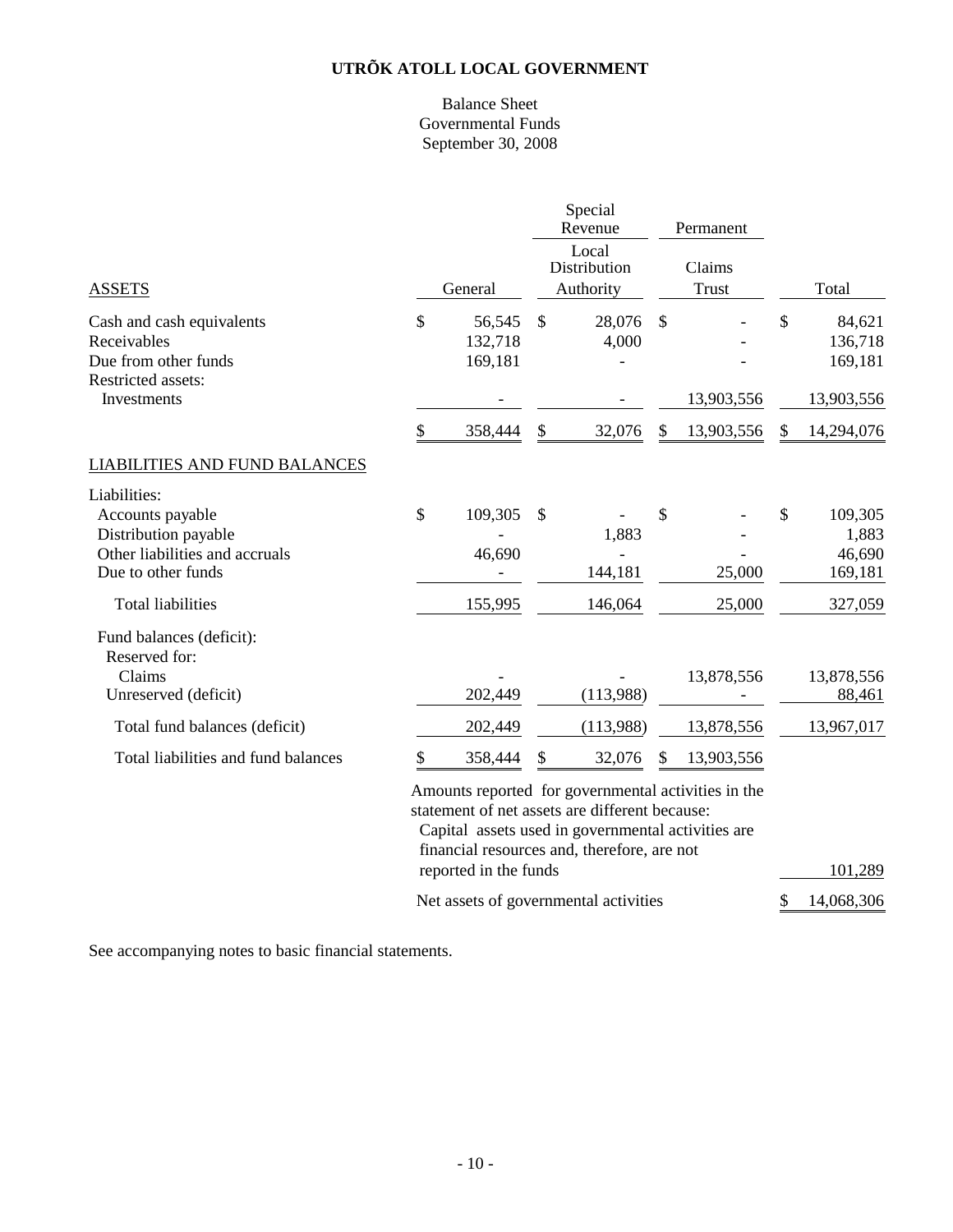#### Statement of Revenues, Expenditures and Changes in Fund Balances (Deficit) Governmental Funds Year Ended September 30, 2008

|                                                                                                            |                         | Special<br>Revenue                 | Permanent              |                                        |
|------------------------------------------------------------------------------------------------------------|-------------------------|------------------------------------|------------------------|----------------------------------------|
|                                                                                                            | General                 | Local<br>Distribution<br>Authority | Claims<br><b>Trust</b> | Total                                  |
| Revenues:<br>Federal grants<br>RepMar local government fund<br>Net change in the fair value of investments | \$<br>148,920<br>14,388 | \$                                 | \$<br>(1,646,722)      | \$<br>148,920<br>14,388<br>(1,646,722) |
| Dividends and interest<br>Other                                                                            | 7,028                   | 2,043                              | 391,699                | 391,699<br>9,071                       |
| Total revenues                                                                                             | 170,336                 | 2,043                              | (1,255,023)            | (1,082,644)                            |
| Expenditures:<br>Current:                                                                                  |                         |                                    |                        |                                        |
| Mayor and council                                                                                          | 299,194                 |                                    |                        | 299,194                                |
| Administration and finance                                                                                 | 213,302                 |                                    |                        | 213,302                                |
| Public safety                                                                                              | 23,063                  |                                    |                        | 23,063                                 |
| Food program                                                                                               | 122,091                 |                                    |                        | 122,091                                |
| Nuclear claims related                                                                                     |                         | 1,247,042                          | 140,000                | 1,387,042                              |
| Investment management                                                                                      |                         |                                    | 155,642                | 155,642                                |
| Capital outlay                                                                                             | 22,350                  |                                    |                        | 22,350                                 |
| Total expenditures                                                                                         | 680,000                 | 1,247,042                          | 295,642                | 2,222,684                              |
| Deficiency of revenues under expenditures                                                                  | (509, 664)              | (1,244,999)                        | (1,550,665)            | (3,305,328)                            |
| Other financing sources (uses):<br>Operating transfers in                                                  | 507,610                 | 1,220,000                          |                        | 1,727,610                              |
| Operating transfers out                                                                                    |                         |                                    | (1,727,610)            | (1,727,610)                            |
| Total other financing sources (uses), net                                                                  | 507,610                 | 1,220,000                          | (1,727,610)            |                                        |
| Net change in fund balances (deficit)                                                                      | (2,054)                 | (24,999)                           | (3,278,275)            | (3,305,328)                            |
| Fund balances (deficit) at beginning of year                                                               | 204,503                 | (88,989)                           | 17,156,831             | 17,272,345                             |
| Fund balances (deficit) at end of year                                                                     | \$<br>202,449           | \$<br>(113,988)                    | 13,878,556             | 13,967,017                             |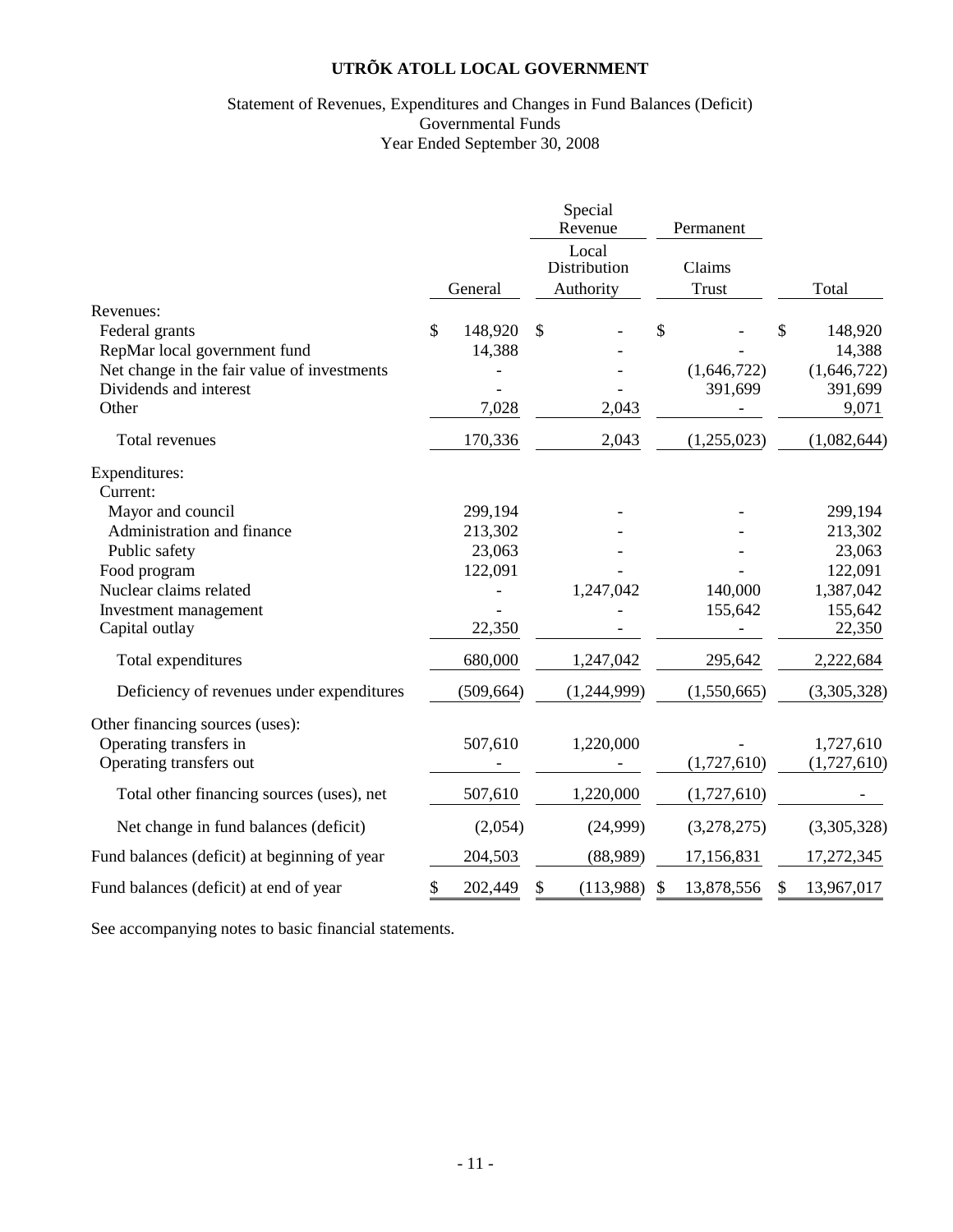# to the Statement of Activities Year Ended September 30, 2008 Reconciliation of the Statement of Revenues, Expenditures, and Changes in Fund Balances (Deficit) of Governmental Funds

| Net change in fund balances (deficit) - total governmental funds from page 11                                                                                                                                                                                                                               | (3,305,328) |
|-------------------------------------------------------------------------------------------------------------------------------------------------------------------------------------------------------------------------------------------------------------------------------------------------------------|-------------|
| Governmental funds report capital outlays as expenditures. However, in the<br>statement of activities, the cost of those assets is allocated over their<br>estimated useful lives and reported as depreciation expense. This is the<br>amount by which depreciation expense exceeded capital outlays in the |             |
| current period.                                                                                                                                                                                                                                                                                             | (4,770)     |
| Change in net assets of governmental activities as presented on page 9                                                                                                                                                                                                                                      | (3,310,098) |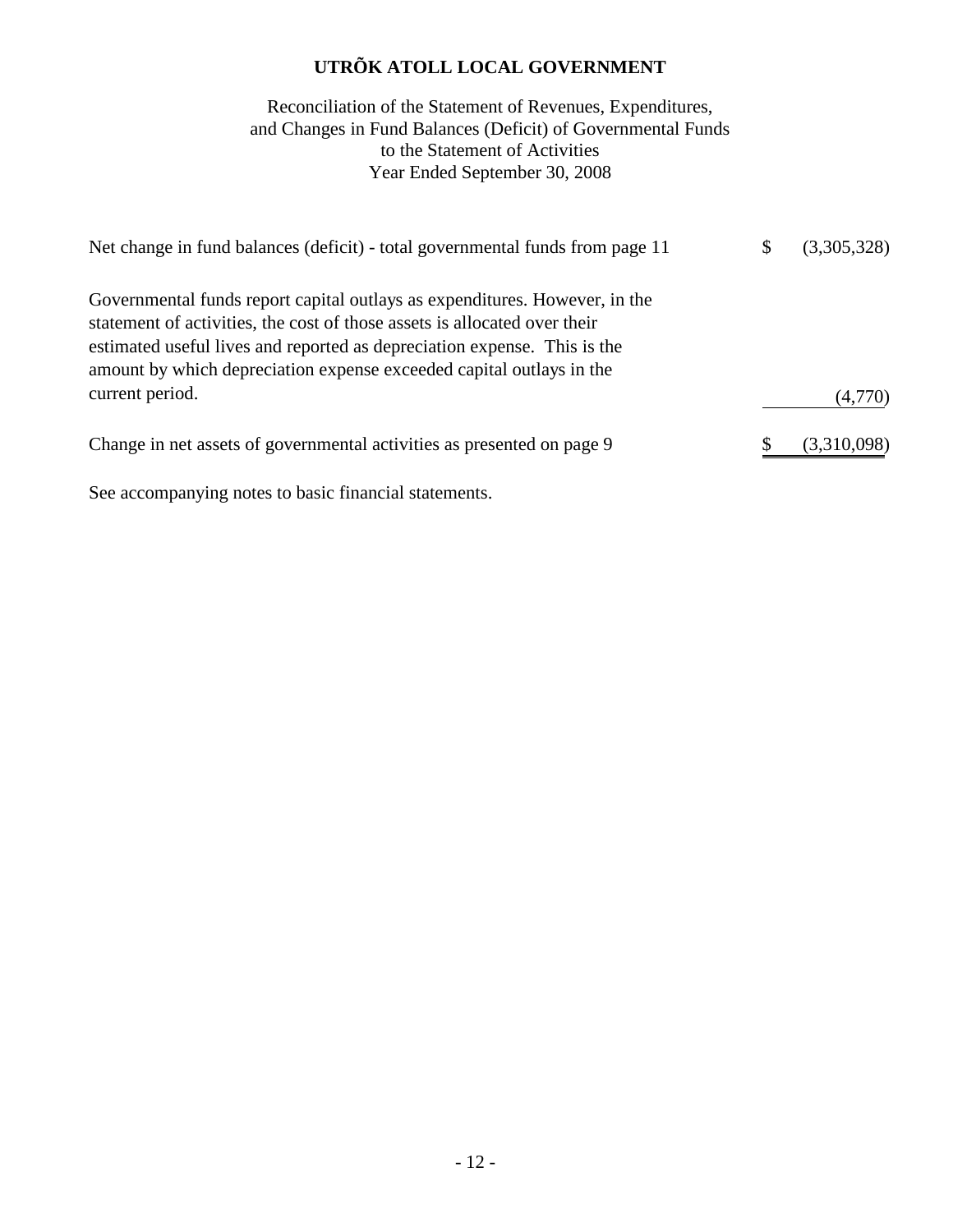Notes to Financial Statements September 30, 2008

#### (1) Organization

The Utrõk Atoll Local Government (UALGOV) was established pursuant to Public Law 1981-2, the Local Government Act of the Republic of the Marshall Islands and operates under the Constitution of the Utrõk Atoll Local Government. UALGOV is governed by an elected mayor and a twenty nine-member council.

#### (2) Summary of Significant Accounting Policies

The accompanying financial statements of UALGOV have been prepared in accordance with accounting principles generally accepted in the United States of America (GAAP), as applied to government units. The Governmental Accounting Standards Board (GASB) is the recognized standard-setting body for establishing governmental accounting and financial reporting principles. The more significant of UALGOV's accounting policies are described below.

#### A. Government-Wide Financial Statements

The Statement of Net Assets and the Statement of Activities report financial information on all of the non-fiduciary activities of UALGOV. For the most part, the effect of interfund activity has been eliminated from these statements. UALGOV's activities are defined as governmental activities, which are supported by intergovernmental revenues and other nonexchange revenues.

The Statement of Net Assets presents all of UALGOV's non-fiduciary assets and liabilities, with the difference reported as net assets. Net assets are reported in three categories:

- Invested in capital assets, net of related debt consists of capital assets, net of accumulated depreciation and reduced by outstanding balances for bonds, notes and other debt that are attributed to the acquisition, construction or improvement of those assets.
- Restricted net assets nonexpendable consists of permanent funds in which donors or other outside sources have stipulated that the principal is to be maintained inviolate and in perpetuity, and invested for the purpose of producing present and future income, which may either be expended or added to the principal.
- Restricted net assets expendable consists of resources in which UALGOV is legally or contractually obligated to spend resources in accordance with restrictions either externally imposed by creditors, grantors, contributors, and the like, or imposed by law.
- Unrestricted net assets consist of net assets, which do not meet the definition of the two preceding categories. Unrestricted net assets often are designated, (for example, internally restricted), to indicate that management does not consider them to be available for general operations.

The Statement of Activities demonstrates the degree to which the direct expenses of given functions or segments are offset by program revenues. Direct expenses are those that are clearly identifiable within a specific function or segment. Program revenues include charges to customers or applicants who purchase, use, or directly benefit from goods, services, or privileges that are restricted to meeting the operational or capital requirements of a particular function. Taxes and other items not meeting the definition of program revenues are, instead, reported as general revenue.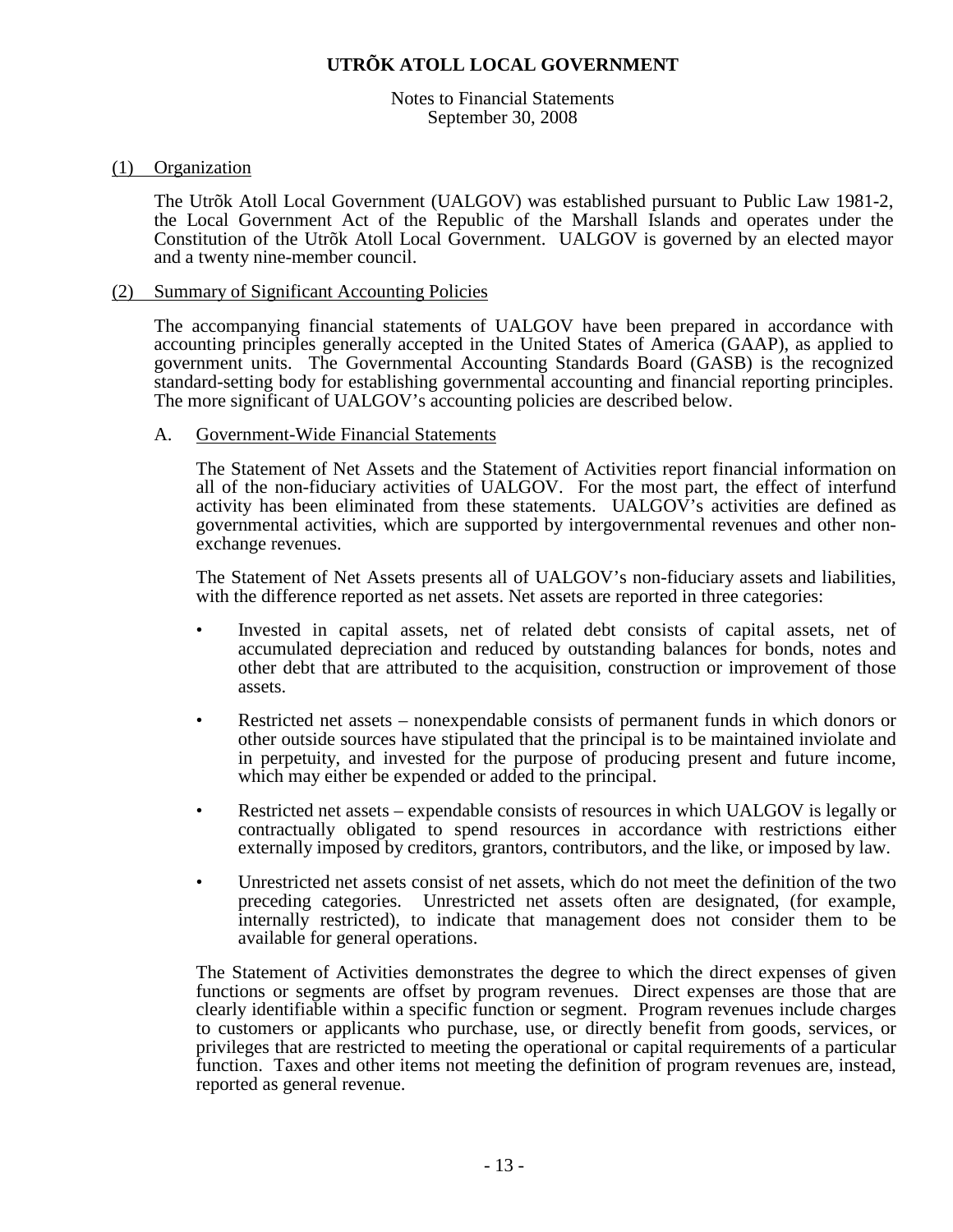Notes to Financial Statements September 30, 2008

#### (2) Summary of Significant Accounting Policies, Continued

#### B. Fund Financial Statements

The fund financial statements present a balance sheet and a statement of revenues, expenditures, and changes in fund balances for UALGOV's major funds. Major individual governmental funds are reported as separate columns in the fund financial statements pursuant to GASB reporting standards.

UALGOV reports its financial position and results of operations in funds, each of which is considered a separate accounting entity. The operations of each fund are accounted for with a set of self-balancing accounts that comprise its assets, liabilities, fund equity, revenues and expenditures/expenses. Transactions between funds within a fund type, if any, have not been eliminated.

#### C. Measurement Focus and Basis of Accounting

The government-wide financial statements are reported using the economic resources management focus and the accrual basis of accounting. Revenues are recorded when earned and expenses are recorded when a liability is incurred, regardless of the timing of related cash flows. Grants and similar items are recognized as revenue as soon as all eligibility requirements imposed by the provider have been met.

Governmental fund financial statements account for the general governmental activities of UALGOV and are reported using the current financial resources measurement focus and the modified accrual basis of accounting. Revenues are recognized as they become susceptible to accrual; generally when they are both measurable and available. Revenues are considered to be available when they are collectible within the current period or soon enough thereafter to pay liabilities of the current period. For this purpose, UALGOV considers revenues to be available if they are collected within 90 days of the end of the current fiscal period.

Significant revenues susceptible to accrual include federal grants. Miscellaneous revenues from other financing sources are recognized when received in cash because they are generally not measurable until actually received. Investment earnings are recorded as earned, since they are both measurable and available. Investments and related investment earnings are recorded at fair value. Fair value is the amount at which a financial instrument could be exchanged in a current transaction between willing parties, other than in a forced or liquidation sale. Expenditures generally are recorded in the period in which the related fund liability is incurred, as under accrual accounting. However, debt service expenditures, as well as expenditures related to compensated absences and claims and judgments, are recorded only when payment is due.

Amounts reported as program revenue include 1) charges to customers or applicants for goods, services, or privileges provided, 2) operating grants and contributions, and 3) capital grants and contributions. Internally dedicated resources are reported as general revenues rather than as program revenues. General revenue is derived from taxation, investment income and other fees that are not allocated to specific programs.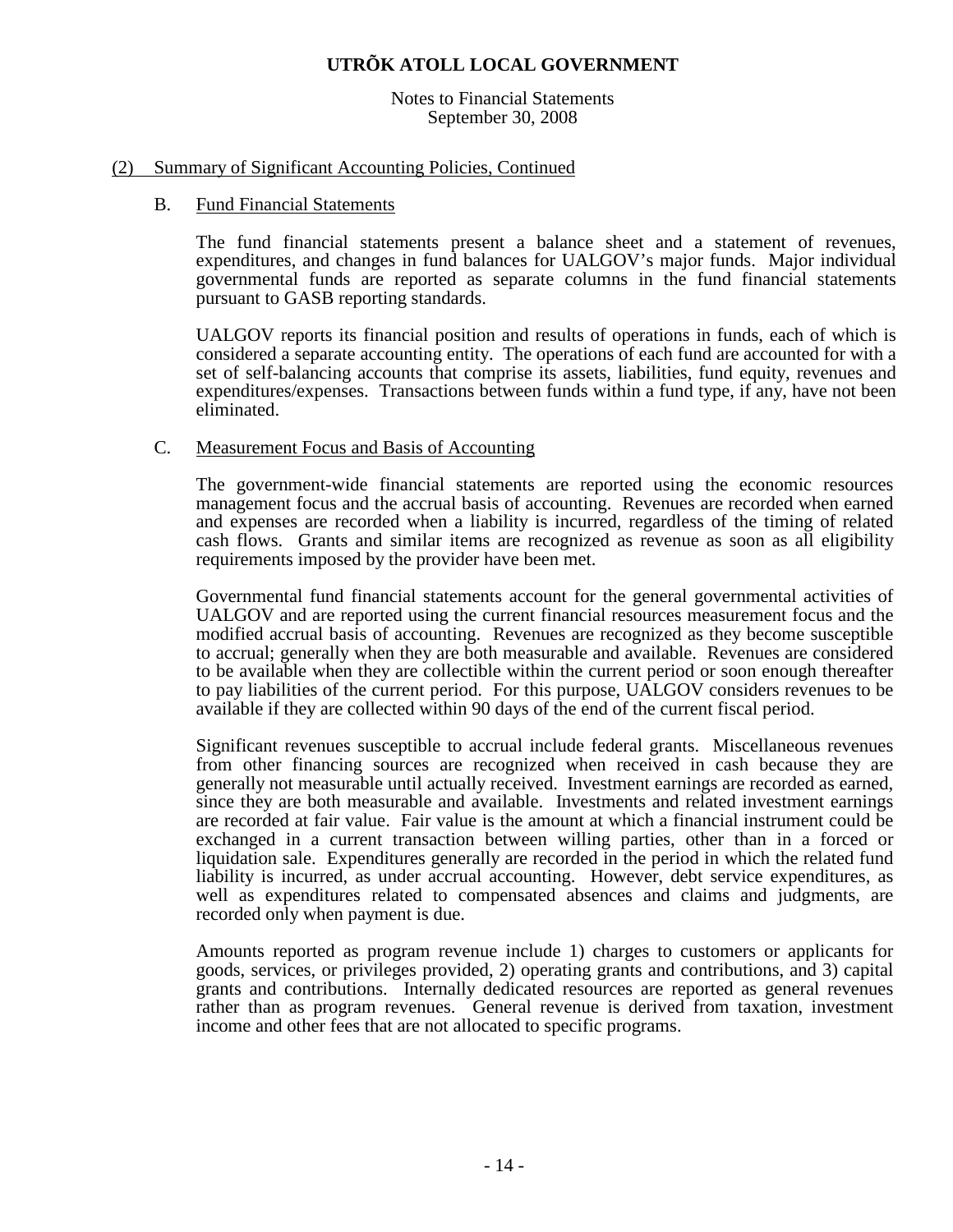Notes to Financial Statements September 30, 2008

#### (2) Summary of Significant Accounting Policies, Continued

#### C. Measurement Focus and Basis of Accounting, Continued

UALGOV reports the following governmental fund types:

i. General Fund

This fund is the primary operating fund of UALGOV. It is used to account for all governmental transactions, except those required to be accounted for in another fund.

ii. Special Revenue Fund

This fund accounts for specific revenue resources that have been aggregated according to enabling legislation to support specific governmental activities.

The special revenue fund of UALGOV (the Local Authority Distribution Fund) accounts for funds received under the Utrõk Claims Trust Fund. These funds are distributed by UALGOV to the people of Utrõk based on an approved distribution scheme.

iii. Permanent Fund

This fund accounts for resources that are legally restricted to the extent that only earnings, and not principal, may be used to support programs for the benefit of the government.

UALGOV's permanent fund (the Claims Trust Fund) accounts for funds received under Article II, Section 4, of the agreement between the Government of the United States and the Government of the Republic of the Marshall Islands for the implementation of Section 177 of the Compact of Free Association (the Compact). In accordance with Article II, Section 8, of the Compact, UALGOV executed the Utrõk Claims Trust Agreement and established the Claims Trust Fund. Pursuant to Section 4.2 of the trust agreement, after the final payment was received on October, 2001, the Claim Trust Fund was required to distribute annually to the people of Utrõk between 15% and 70% of its net income. In addition, pursuant to Section 5.1 of the trust agreement, UALGOV may also invade up to 3% of the corpus of the Claims Trust Fund. Such invasion may occur in the event of an unforeseen natural disaster or other similar circumstance, as determined by the sole discretion of UALGOV Council, in order to prevent hardship to the people of Utrõk. An invasion of the corpus shall not occur more frequently than once every three years.

GASB Statement No. 34, *Basic Financial Statements - and Management's Discussion and Analysis - For State and Local Governments*, as amended by GASB Statement No. 37, *Basic Financial Statements - and Management's Discussion and Analysis - For State and Local Governments*: *Omnibus*, sets forth minimum criteria (percentage of the assets, liabilities, revenues or expenditures/expenses for either fund category or the governmental and enterprise funds combined) for the determination of major funds. Major individual enterprise funds combined) for the determination of major funds. governmental funds are reported as separate columns in the fund financial statements.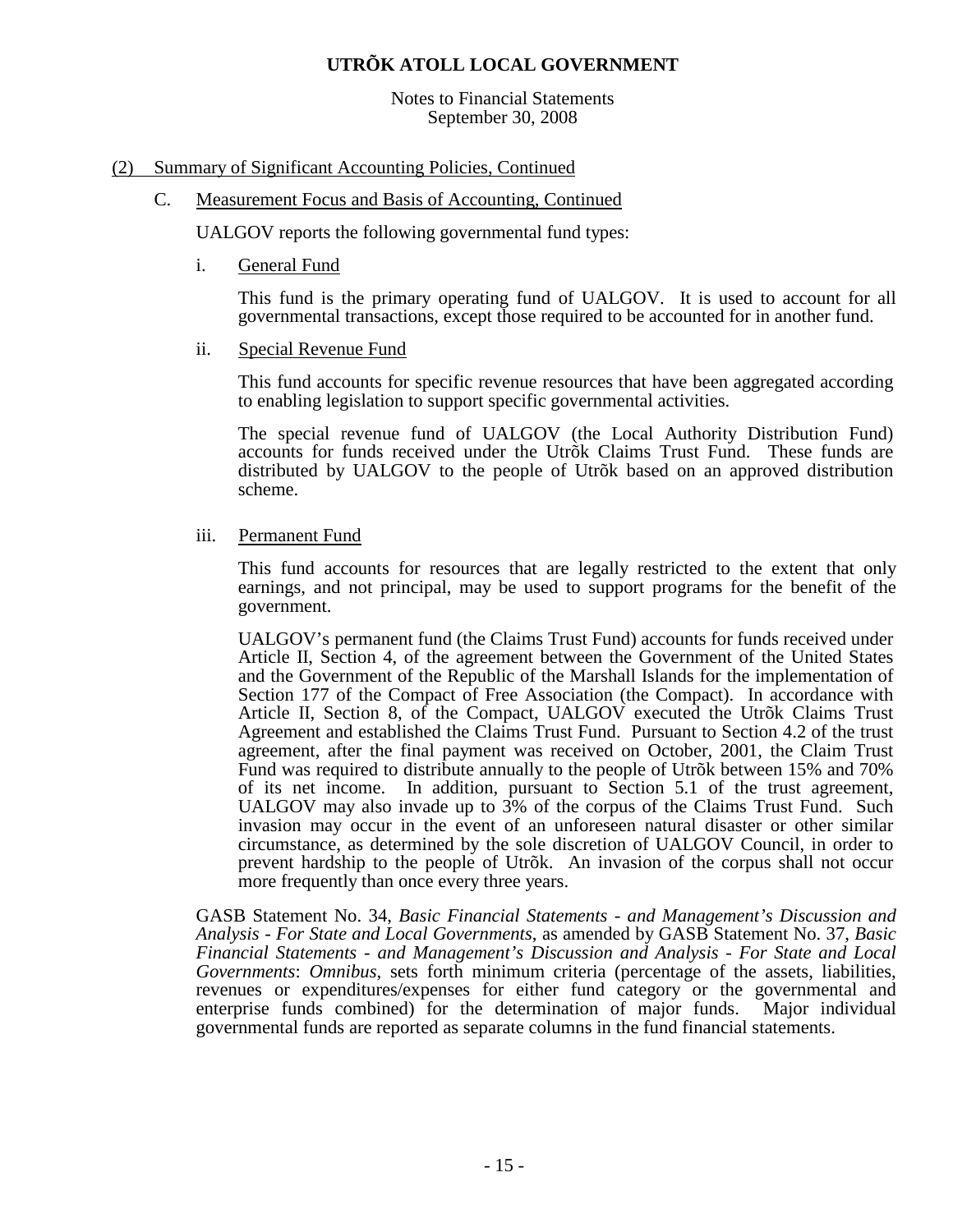#### Notes to Financial Statements September 30, 2008

#### (2) Summary of Significant Accounting Policies, Continued

#### D. Cash and Cash Equivalents

Cash and cash equivalents include cash held in demand accounts.

#### E. Investments

Investments and related investment earnings are recorded at fair value. Fair value is the amount at which a financial instrument could be exchanged in a current transaction between willing parties, other than in a forced or liquidation sale.

#### F. Receivables

 Receivables consist of amounts advanced to individuals, on an unsecured basis, substantially all of whom are situated in the Republic of the Marshall Islands. Receivables are stated net of estimated allowances for uncollectable accounts, which is determined based upon past collection experience and aging of the accounts. Reimbursements due to UALGOV for expenditures on federally funded reimbursement and grant programs are included as receivables on the governmental fund balance sheet.

Receivables as of September 30, 2008, for the primary government's individual major governmental funds, including applicable allowance for uncollectible accounts, are as follows:

| Receivables:                                        | General | <b>Local Distribution</b><br>Total |        |
|-----------------------------------------------------|---------|------------------------------------|--------|
| Federal agencies<br>Receivable from RepMar<br>Other | 83,386  | 4.000                              | 83,386 |
|                                                     |         | .000                               | 36.718 |

#### G. Interfund Receivables/Payables

During the course of its operations, UALGOV records transactions between individual funds for goods provided or services rendered. Receivables and payables resulting from transactions between funds are classified as "due from other funds" or "due to other funds" on the governmental funds balance sheet.

Interfund receivables and payables have been eliminated from the statement of net assets.

#### H. Restricted Assets

Certain assets of UALGOV are classified as restricted assets because their use is completely restricted by trust agreements or enabling legislation. Specifically, investments of restricted by trust agreements or enabling legislation. \$13,903,556 recorded in the Claims Trust Fund are restricted in that they are not available to be used in current operations.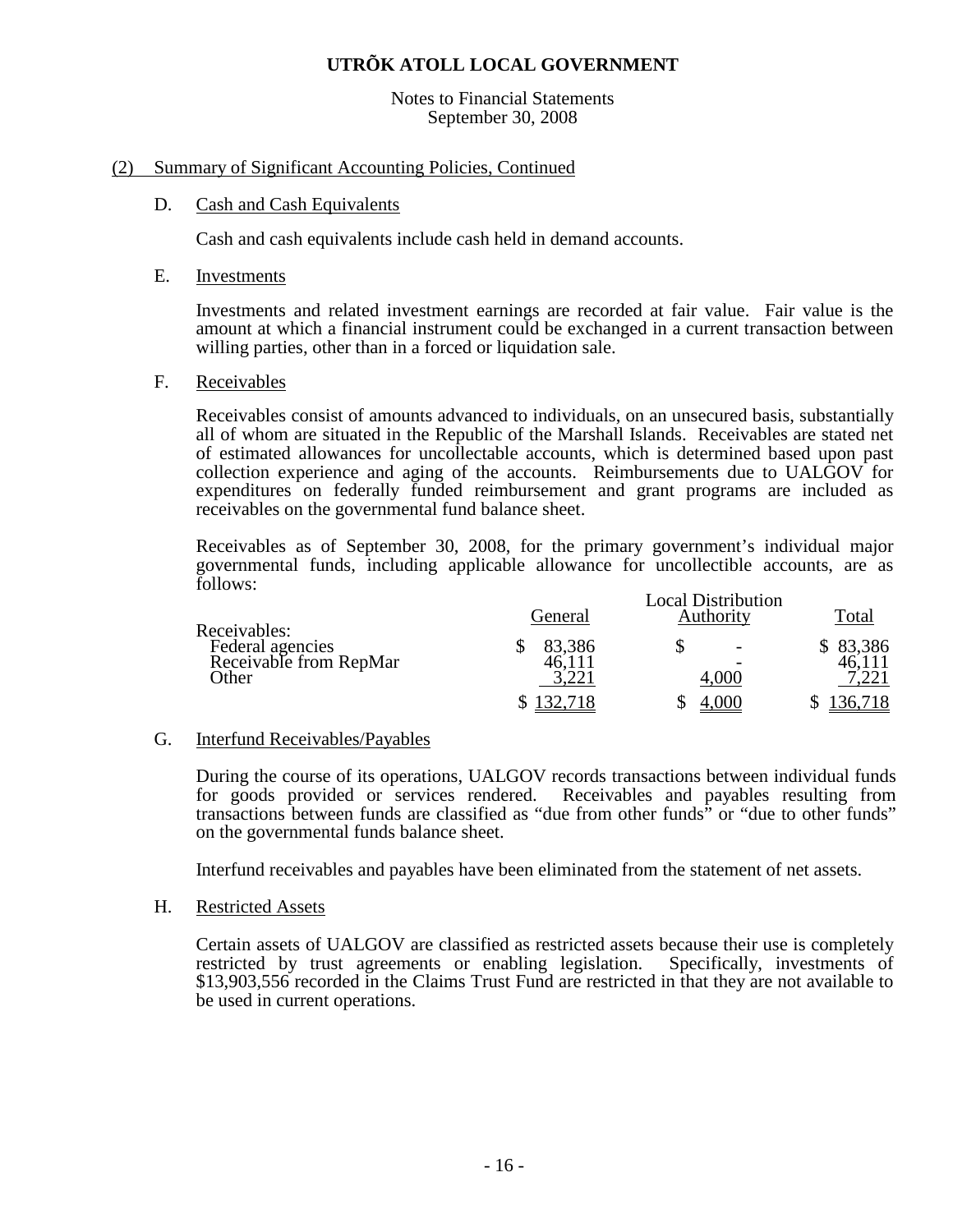Notes to Financial Statements September 30, 2008

#### (2) Summary of Significant Accounting Policies, Continued

I. Capital Assets

Capital assets, which include property, plant and equipment and infrastructure assets (e.g. roads, docks, airports, water catchments, and other similar items), whether purchased or constructed, are recorded at historical cost. UALGOV capitalizes all capital assets that exceed \$5,000 and have a useful life greater than one year. Depreciation is provided over the estimated useful lives of the assets through use of the straight-line method. The estimated useful lives of these assets are as follows:

| Airport terminal | 25 years |
|------------------|----------|
| Motor vehicles   | 3 years  |

#### J. Interfund/Intrafund Transactions

As a general rule, the effect of interfund activity has been eliminated in the government-wide statements. Exceptions to this rule are: 1) activities between funds reported as governmental activities and funds reported as business-type activities and 2) activities between funds that are reported in different functional categories in either the governmental or business-type activities column. Elimination of these activities would distort the direct costs and program revenues for the functions concerned.

K. Estimates

The preparation of financial statements in conformity with GAAP requires management to make estimates and assumptions that affect the reported amounts of assets and liabilities and disclosure of contingent assets and liabilities at the date of the general purpose financial statements and the reported amounts of revenues and expenditures/expenses during the reporting period. Actual results could differ from those estimates.

#### L. Compensated Absences

UALGOV recognizes expenditures for annual leave and sick leave when leave is actually taken. Accordingly, unused annual leave and sick leave are not included as an obligation within the governmental funds balance sheet. The estimated accumulated amounts of unused sick leave at September 30, 2008 is presently not determinable.

M. Total Columns

Total columns are presented primarily to facilitate financial analysis. The Management's Discussion and Analysis includes certain prior year summarized comparative information in total. Such information does not include sufficient detail to constitute a full comparative presentation. Accordingly, such information should be read in conjunction with UALGOV's financial statements for the year ended September 30, 2007 from which summarized information was derived.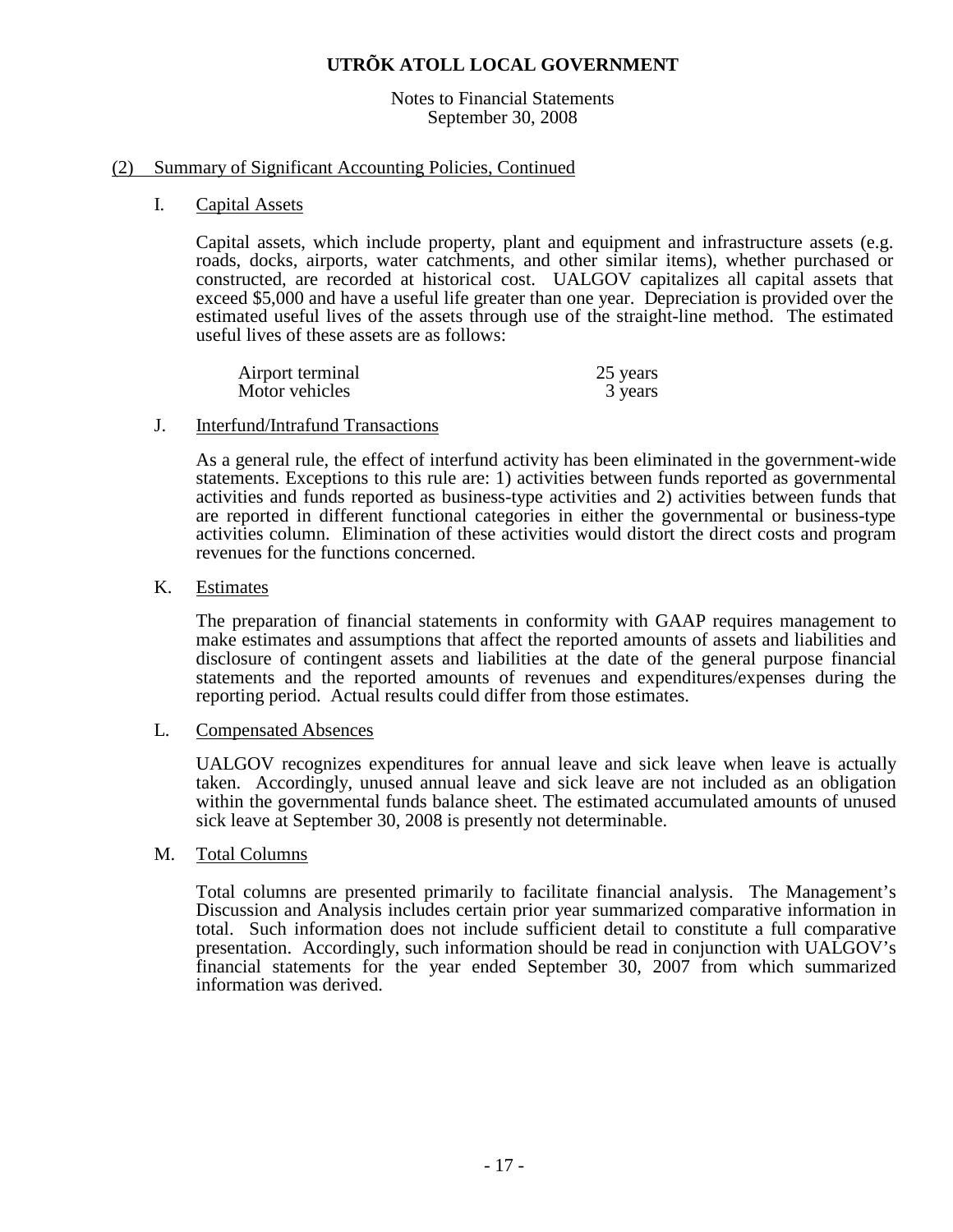Notes to Financial Statements September 30, 2008

#### (2) Summary of Significant Accounting Policies, Continued

#### N. New Accounting Standards

During fiscal year 2008, UALGOV implemented GASB Statement No. 48, *Sales and Pledges of Receivables and Future Revenues and Intra-Entity Transfer of Assets and Future Revenues*, and GASB Statement No. 50, *Pension Disclosures an amendment of GASB Statements No. 25 and 27*. GASB Statement No. 48 establishes criteria that governments will use to ascertain whether certain transactions should be regarded as a sale or a collateralized borrowing, and includes a provision that stipulates that governments should not revalue assets that are transferred between financial reporting entity components. GASB Statement No. 50 more closely aligns the financial reporting requirements for pensions with those for other post-employment benefits.

The implementation of these pronouncements did not have a material effect on the accompanying financial statements.

In April 2004, GASB issued Statement No. 43, *Financial Reporting for Postemployment Benefit Plans Other Than Pension Plans*. GASB Statement No. 43 establishes uniform financial reporting for other postemployment benefit plans by state and local governments. The provisions of this statement are effective for periods beginning after December 15, 2007. Management does not believe that the implementation of this statement will have a material effect on the financial statements of UALGOV.

In June 2004, GASB issued Statement No. 45, *Accounting and Financial Reporting by Employers for Post employment Benefits Other Than Pensions*. GASB Statement No. 45 establishes standards for the measurement, recognition, and display of other post employment benefits expense/expenditures and related liabilities, note disclosures, and, if applicable, required supplementary information in the financial reports of state and local governmental employers. The provisions of this statement are effective for periods beginning after December 15, 2008. Management does not believe that the implementation of this statement will have a material effect on the financial statements of UALGOV.

In December 2006, GASB issued Statement No. 49, *Accounting and Financial Reporting for Pollution Remediation Obligations*. GASB Statement No. 49 provides guidance and consistency under which a governmental entity would be required to report a liability related to pollution remediation. The provisions of this statement are effective for periods beginning after December 15, 2007. Management does not believe that the implementation of this statement will have a material effect on the financial statements of UALGOV.

In June 2007, GASB issued Statement No. 51, *Accounting and Financial Reporting for Intangible Assets*. GASB Statement No. 51 addresses whether and when intangible assets should be considered capital assets for financial reporting purposes. The provisions of this statement are effective for periods beginning after June 15, 2009. Management does not believe that the implementation of this statement will have a material effect on the financial statements of UALGOV.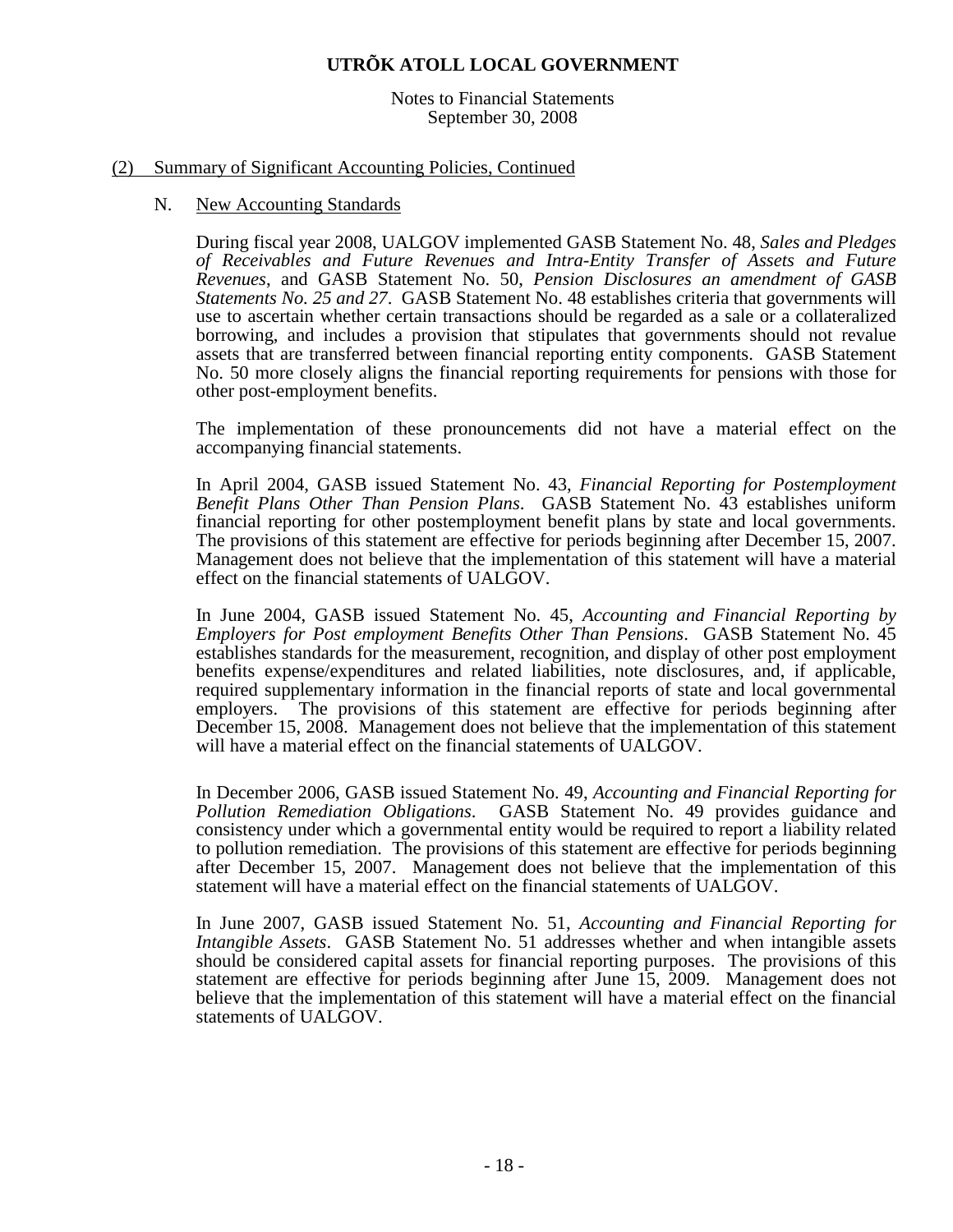#### Notes to Financial Statements September 30, 2008

#### (2) Summary of Significant Accounting Policies, Continued

#### N. New Accounting Standards, Continued

In November 2007, GASB issued Statement No. 52, *Land and Other Real Estate Held as Investments by Endowments*. GASB Statement No. 52 improves the quality of financial reporting by requiring endowments to report their land and other real estate investments at fair value, creating consistency in reporting among similar entities that exist to invest resources for the purpose of generating income. The provisions of this statement are effective for periods beginning after June 15, 2008. Management does not believe that the implementation of this statement will have a material effect on the financial statements of UALGOV.

In June 2008, GASB issued Statement No. 53, *Accounting and Financial Reporting for Derivative Instruments*. GASB Statement No. 53 is intended to improve how state and local governments report information about derivative instruments - financial arrangements used by governments to manage specific risks or make investments - in their financial statements. The provisions of this statement are effective for periods beginning after June 15, 2009. Management does not believe that the implementation of this statement will have a material effect on the financial statements of UALGOV.

#### (3) Deposits and Investments

GASB Statement No. 40 addresses common deposit and investment risks related to credit risk, concentration of credit risk, interest rate risk and foreign currency risk. As an element of interest rate risk, disclosure is required of investments that have fair values that are highly sensitive to changes in interest rates. GASB Statement No. 40 also requires disclosure of formal policies related to deposit and investment risks.

UALGOV does not have formal deposit and investment policies. Investments in the Claims Trust Fund are governed by a trust agreement.

#### A. Deposits

GASB Statement No. 3 previously required government entities to present deposit risks in terms of whether the deposits fell into the following categories:

- Category 1 Deposits that are federally insured or collateralized with securities held by UALGOV or its agent in UALGOV's name;
- Category 2 Deposits that are uninsured but fully collateralized with securities held by the pledging financial institution's trust department or agent in UALGOV's name; or
- Category 3 Deposits that are collateralized with securities held by the pledging financial institution's trust department or agent but not in UALGOV's name and noncollateralized deposits.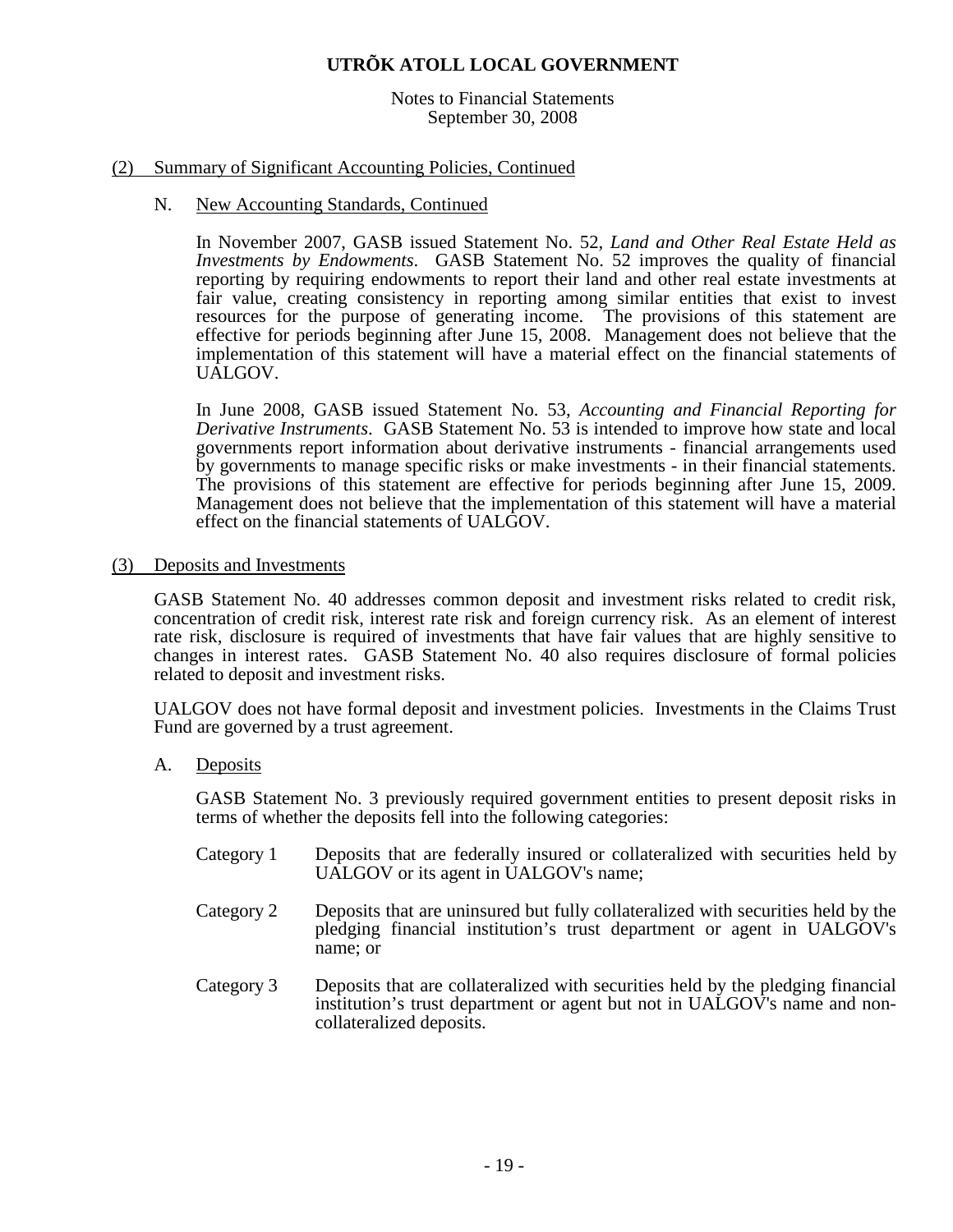Notes to Financial Statements September 30, 2008

#### (3) Deposits and Investments, Continued

#### A. Deposits, Continued

GASB Statement No. 40 amended GASB Statement No. 3 to in effect eliminate disclosure for deposits falling into categories 1 and 2 but retained disclosures for deposits falling under category 3. Category 3 deposits are those deposits that have exposure to custodial credit risk. Custodial credit risk is the risk that in the event of a bank failure, UALGOV's deposits may not be returned to it. Such deposits are not covered by depository insurance and are either uncollateralized, or collateralized with securities held by the pledging financial institution or held by the pledging financial institution but not in the depositor-government's name. UALGOV does not have a deposit policy for custodial credit risk.

As of September 30, 2008, the carrying amount of the UALGOV's total cash and cash equivalents was \$84,621 and the corresponding bank balance was \$88,463. Of the bank balance amount, \$39,827 is maintained in financial institutions subject to Federal Deposit Insurance Corporation (FDIC) insurance. As of September 30, 2008, bank deposits in the amount of \$39,827 were FDIC insured. UALGOV does not require collateralization of its cash deposits; therefore, deposit levels in excess of FDIC insurance coverage are uncollateralized. Accordingly, these deposits are exposed to custodial credit risk.

B. Investments

GASB Statement No. 3 previously required government entities to present investment risks in terms of whether the investments fell into the following categories:

- Category 1 Investments that are insured or registered, or securities held by UALGOV or its agent in UALGOV's name;
- Category 2 Investments that are uninsured and unregistered for which the securities are held by the counterparty's trust department or agent in UALGOV's name; or
- Category 3 Investments that are uninsured and unregistered, with securities held by the counterparty, or by its trust department or agent but not in UALGOV's name.

GASB Statement No. 40 amended GASB Statement No. 3 to in effect eliminate disclosure for investments falling into categories 1 and 2, and provided for disclosure requirements addressing other common risks of investments such as credit risk, interest rate risk, concentration of credit risk, and foreign currency risk. GASB Statement No. 40 did retain and expand the element of custodial credit risk in GASB Statement No. 3.

Permanent Fund:

As of September 30, 2008, investments at fair value are as follows:

| <b>Claims Trust Fund:</b>                    |              |
|----------------------------------------------|--------------|
| Cash management                              | 1,220,843    |
| Future managed assets                        | 1,484,675    |
| Domestic equities                            | 7,805,501    |
| U.S. Government notes and bonds              | 2,230,088    |
| Corporate notes and bonds                    | 975,677      |
| International developed bonds and debentures | 186,772      |
|                                              | \$13,903,556 |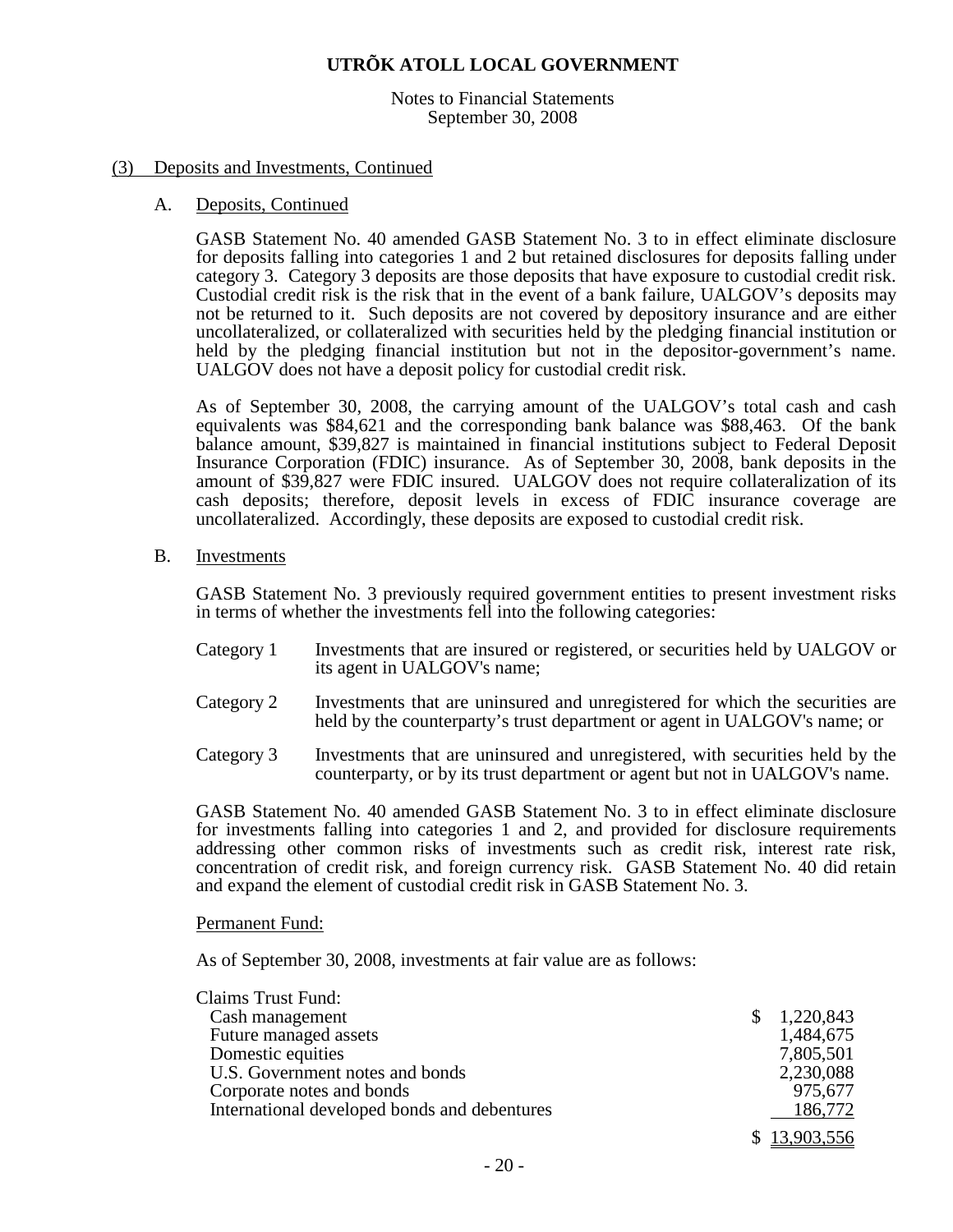Notes to Financial Statements September 30, 2008

#### (3) Deposits and Investments, Continued

#### B. Investments, Continued

Custodial credit risk for investments is the risk that in the event of the failure of the counterparty to the transaction, UALGOV will not be able to recover the value of investment or collateral securities that are in the possession of an outside party. UALGOV's investments are held and administered by trustees in accordance with various trustee agreements. Based on negotiated trust and custody contracts, all of these investments were held in UALGOV's name by UALGOV's custodial financial institutions at September 30, 2008.

Credit risk for investments is the risk that an issuer or other counterparty to an investment will not fulfill its obligations.

Interest rate risk is the risk that changes in interest rates will adversely affect the fair value of debt instruments. UALGOV does not have a formal investment policy that limits investment maturities as a means of managing its exposure to fair value losses arising from increasing interest rates.

Concentration of credit risk for investments is the risk of loss attributed to the magnitude of an entity's investment in a single issuer. GASB Statement No. 40 requires disclosure by issuer and amount of investments in any one issuer that represents five percent (5%) or more of total investments for UALGOV. As of September 30, 2008, there were no investments in any one issuer that exceeded 5% of total investments.

As of September 30, 2008 investments in debt securities were as follows:

|                                    | Investment Maturities (In years) |              |                 |         |              |                 |  |
|------------------------------------|----------------------------------|--------------|-----------------|---------|--------------|-----------------|--|
|                                    | Moody's                          |              |                 |         | Greater than |                 |  |
|                                    | Rating                           | Less than 1  | $1$ to 5        | 6 to 10 | 10           | Total           |  |
| U.S. Treasury Obligations          | AAA                              | \$<br>$\sim$ | 1,446,913<br>\$ | \$      | \$<br>۰      | 1,446,913<br>\$ |  |
| U.S. Government agencies           | AAA                              |              | 186,677         | 224,366 | 372,132      | 783,175         |  |
| Corporate bonds                    | AAA                              |              |                 | 165,234 | ۰            | 165,234         |  |
| Corporate bonds                    | A <sub>1</sub>                   |              | 52,884          | 183,189 |              | 236,073         |  |
| Corporate bonds                    | AA <sub>2</sub>                  |              | 214,482         | ۰       |              | 214,482         |  |
| Corporate bonds                    | A <sub>2</sub>                   |              | 151,153         |         |              | 151,153         |  |
| Corporate bonds                    | AA3                              |              | 66,186          |         |              | 66,186          |  |
| Corporate bonds                    | BAA1                             |              | 87,241          |         |              | 87,241          |  |
| Corporate bonds                    | BAA3                             |              | 55,308          |         |              | 55,308          |  |
| International bonds and debentures | AAA                              |              | 113,090         |         |              | 113,090         |  |
| International bonds and debentures | BAA1                             |              | 73,682          |         |              | 73,682          |  |
|                                    |                                  |              | 2,447,616       | 572,789 | 372,132<br>Ś | 3,392,537       |  |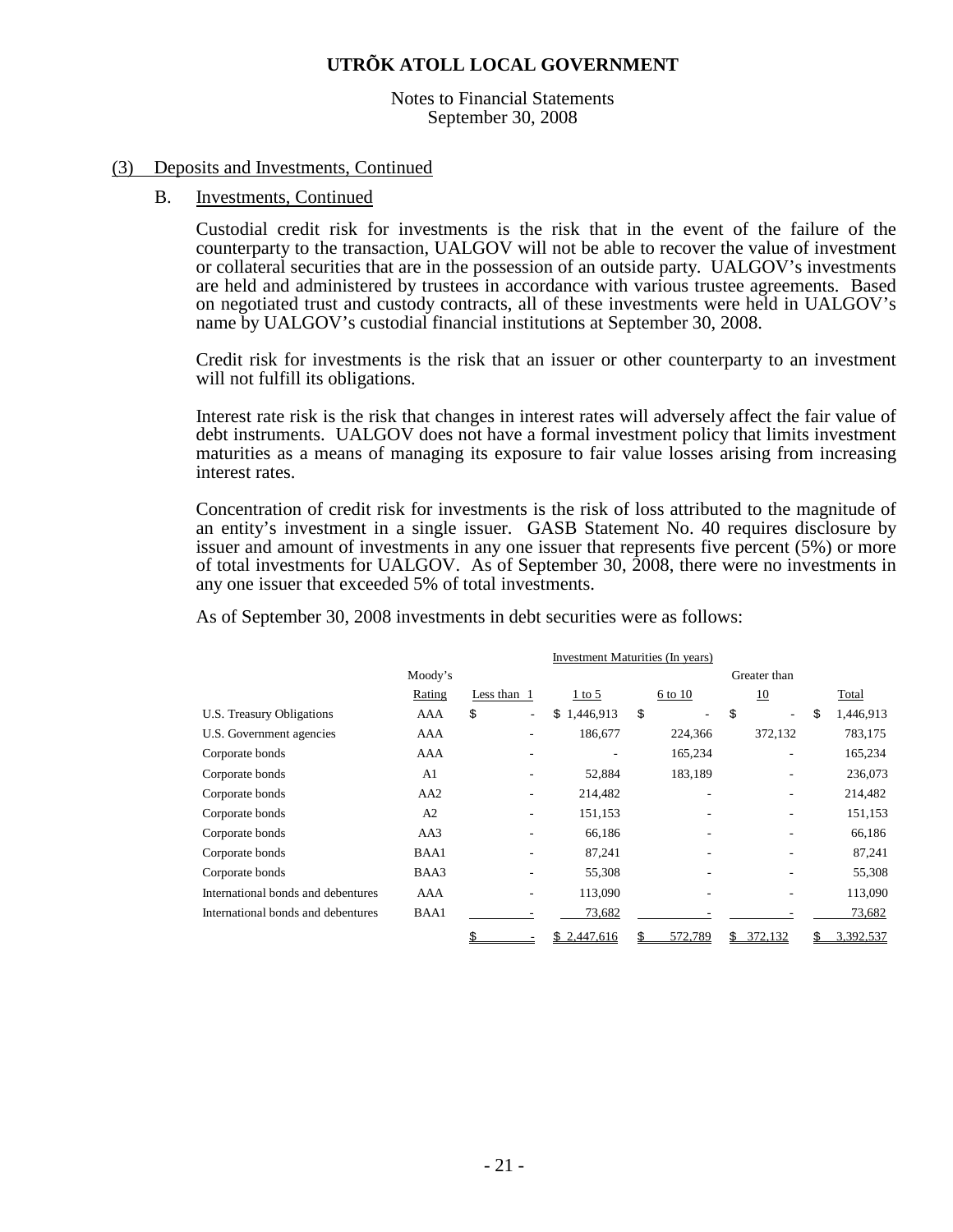#### Notes to Financial Statements September 30, 2008

#### (4) Capital Assets

Capital asset activities for the year ended September 30, 2008, is as follows:

|                                    | <b>Balance</b><br>October<br>1, 2007 | Additions                               | Retirements         | <b>Balance</b><br>September<br>30, 2008 |
|------------------------------------|--------------------------------------|-----------------------------------------|---------------------|-----------------------------------------|
| Airport terminal<br>Motor vehicles | 90,310<br>S<br>58,595                | S<br>$\overline{\phantom{0}}$<br>22,350 | S<br>(41, 450)      | 90,310<br>\$<br>39,495                  |
| Less accumulated depreciation      | 148,905<br>(42, 846)                 | 22,350<br>(13,756)                      | (41, 450)<br>28,086 | 129,805<br>(28,516)                     |
|                                    | 106,059                              | 8,594                                   | (13, 364)           | 101,289                                 |

Depreciation expense of \$13,756 was charged to the office of the Mayor and Council. Furthermore, UALGOV disposed of various motor vehicles, which resulted in a loss on disposal of \$13,364 and which was also charged to the office of the Mayor and Council.

#### (5) Transfers In/Out

Operating transfers in/out for all fund types, for the year ended September 30, 2008, are as follows:

| Source                                 | Recipient                                                | Transfer<br>Out)        | <b>Transfer</b><br>1n  |
|----------------------------------------|----------------------------------------------------------|-------------------------|------------------------|
| Claims Trust Fund<br>Claims Trust Fund | General Fund<br><b>Local Distribution Authority Fund</b> | \$ 507,610<br>1,220,000 | \$507,160<br>1,220,000 |
|                                        |                                                          | \$1,727,610             | \$1,727,610            |

#### (6) Contingencies

#### Settlement Agreement

On May 9, 1997, UALGOV entered into a Settlement Agreement with the Bank of New York, the former trustee for the Utrõk Claims Trust Fund. During fiscal year 1996, the Bank transferred \$390,000 of funds to the Utrõk Local Distribution Authority (LDA) Fund, which should have been transferred to the Utrõk Claims Trust Fund. These funds were subsequently loaned out or were otherwise disbursed by the LDA. Under the terms of the Settlement Agreement, the Bank agreed to reimburse the Utrõk Claims Trust Fund the money erroneously transferred and UALGOV agreed to repay \$180,000 to the Bank plus any additional amounts that are subsequently identified and collected. As of September 30, 2008, UALGOV repaid \$180,000 under this agreement. Repayment of the remaining \$210,000 is contingent upon future collection of amounts previously loaned or disbursed by the LDA. UALGOV elected to not record the receivable for the loans amount and the related liability in the accompanying financial statements.

#### Section 177 Compact Funding

UALGOV received its final compensatory payment under the terms of the Compact on October 22, 2001. Management believes that investment income is sufficient to cover future cost of operations and distributions of the General Fund and the Local Distribution Authority Fund, respectively. However, in the event of a decline in future investment income, UALGOV will need to obtain revenue from other sources to be able to support its cost of operations and distributions.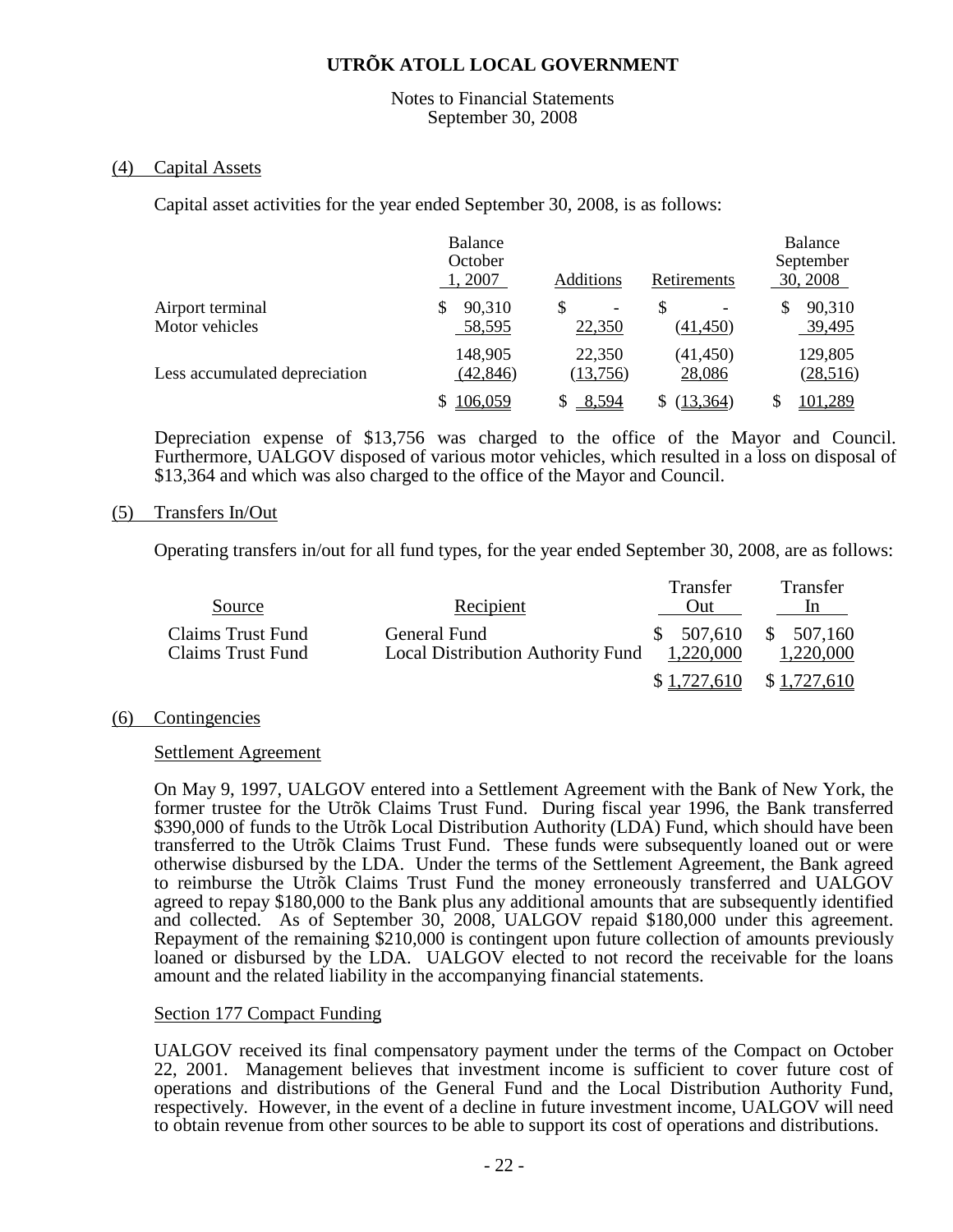Notes to Financial Statements September 30, 2008

#### (7) Risk Management

UALGOV is exposed to various risks of loss related to torts; theft of, damage to, and destruction of assets; errors and omissions; injuries to employees; and natural disasters. UALGOV has elected to purchase commercial automobile insurance from independent third parties for the risks of loss to which it is exposed to with respect to the use of motor vehicles. Settled claims have not exceeded this commercial coverage in any of the past three years. For other risks of loss to which it is exposed, UALGOV has elected not to purchase commercial insurance. Instead, UALGOV management believes it is more economical to manage its risks internally. In the event of claim settlements and judgments, UALGOV reports all of its risk management activities in its General Fund.

Claims expenditures and liabilities are reported when it is probable that a loss has occurred and the amount of that loss can be reasonably estimated. These losses include an estimate of claims that have been incurred but not reported. No material losses have resulted from UALGOV's risk management activities during the years ended September 30, 2008, 2007 and 2006.

#### (8) Subsequent Events

On December 8, 2008, UALGOV obtained a \$2,440,000, 2-year maturity, fixed rate loan with a commercial bank. The loan proceeds will be used in lieu of liquidation of securities for the purpose of meeting the obligations of the Utrõk Local Distribution Authority. The loan is fully collateralized with the securities held by the bank in UALGOV's name.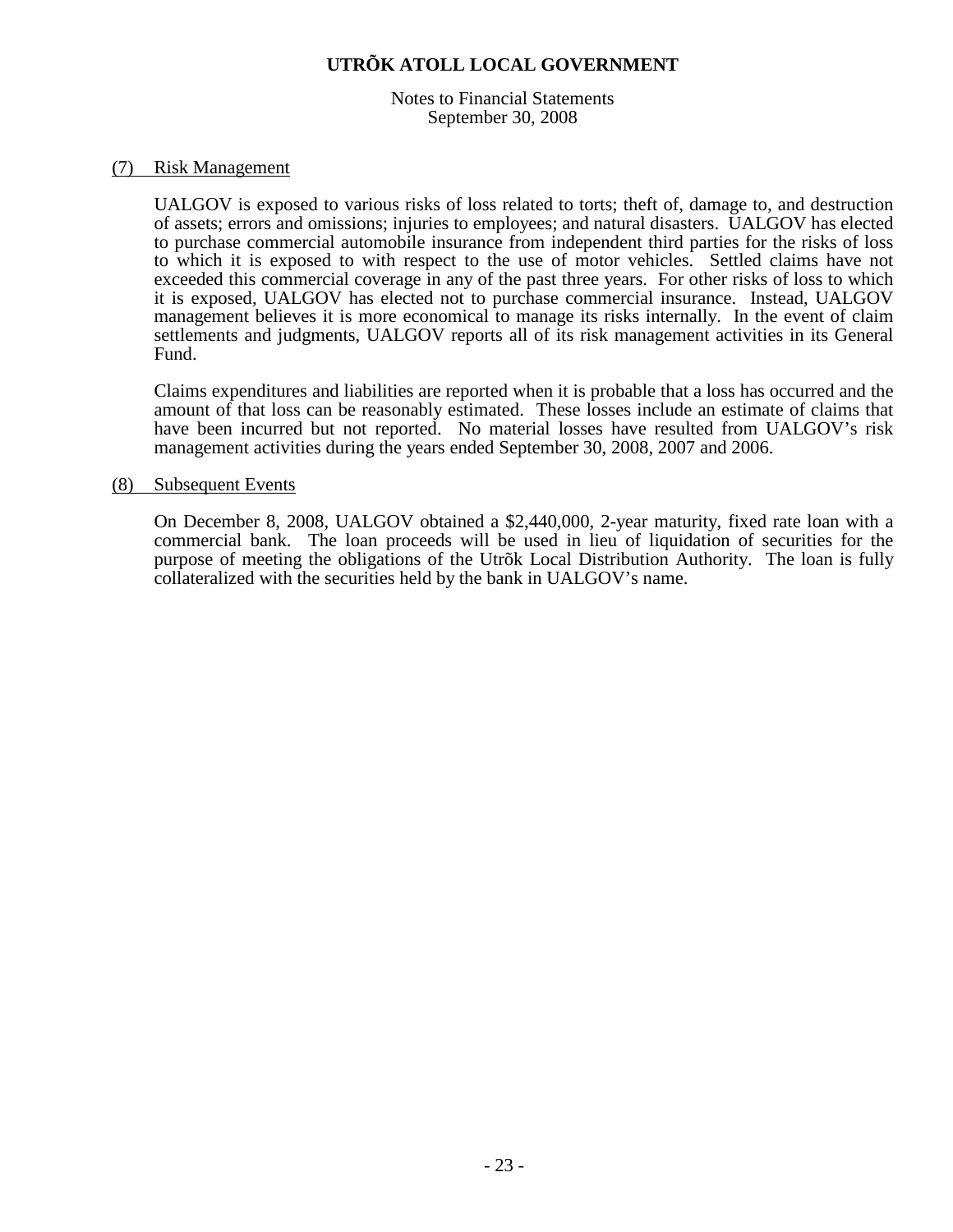#### REQUIRED SUPPLEMENTARY INFORMATION - BUDGETARY REPORTING

YEAR ENDED SEPTEMBER 30, 2008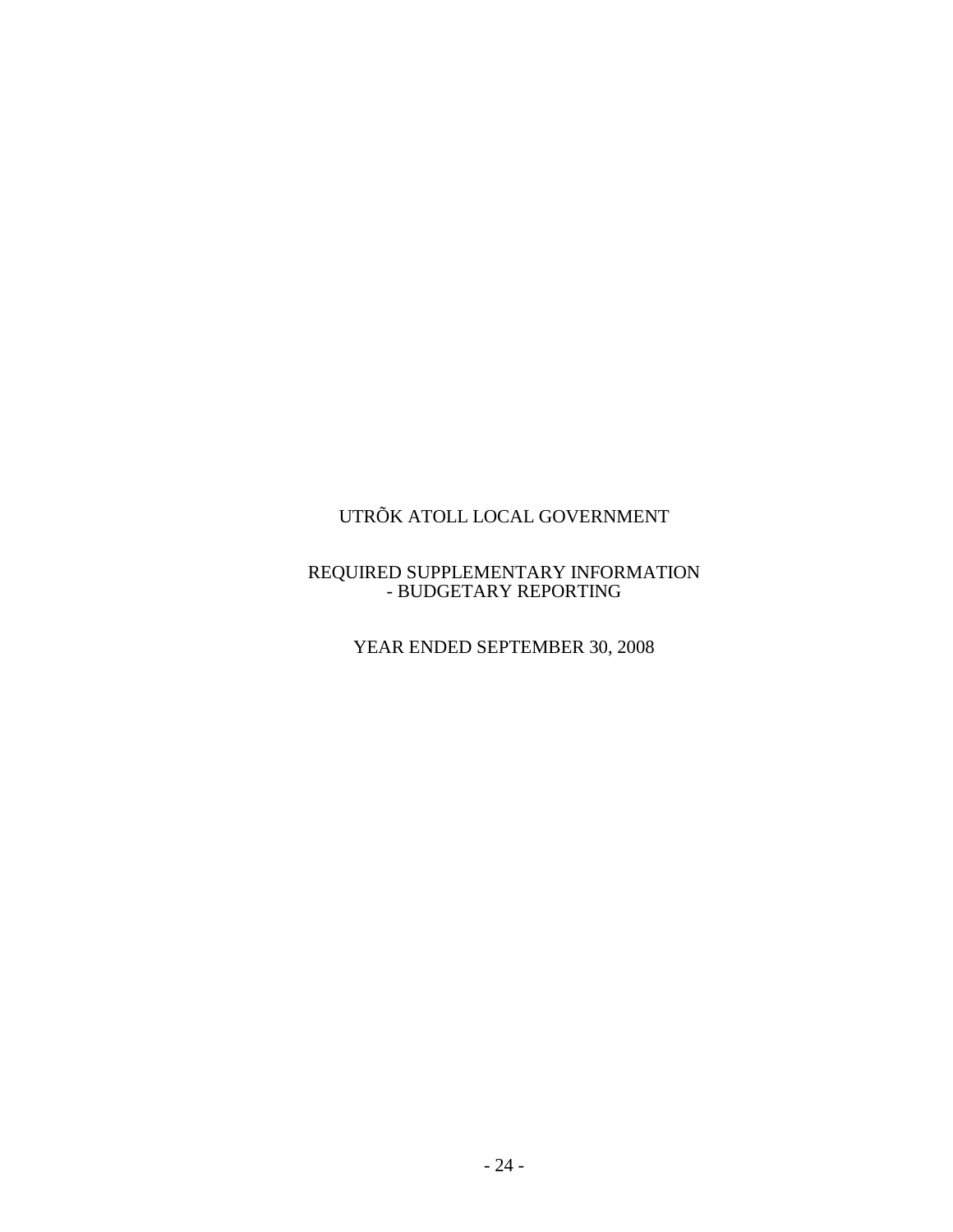#### Schedule of Revenues, Expenditures and Changes in Fund Balance (Deficit) - Budget and Actual - General Fund Year Ended September 30, 2008

| <b>Budgeted Amounts</b><br>Original<br>Final<br>Actual<br>Revenues:<br>\$<br>\$<br>14,388<br>\$<br>\$<br>RepMar local government fund<br>14,388<br>148,920<br>Federal and other grants<br>Other<br>7,028<br>170,336<br>Total revenues<br>14,388<br>Expenditures: | Positive<br>(Negative)<br>148,920<br>7,028<br>155,948 |
|------------------------------------------------------------------------------------------------------------------------------------------------------------------------------------------------------------------------------------------------------------------|-------------------------------------------------------|
|                                                                                                                                                                                                                                                                  |                                                       |
|                                                                                                                                                                                                                                                                  |                                                       |
|                                                                                                                                                                                                                                                                  |                                                       |
|                                                                                                                                                                                                                                                                  |                                                       |
|                                                                                                                                                                                                                                                                  |                                                       |
|                                                                                                                                                                                                                                                                  |                                                       |
|                                                                                                                                                                                                                                                                  |                                                       |
| Salaries, wages and benefits<br>136,000<br>162,060<br>162,060                                                                                                                                                                                                    |                                                       |
| Honorarium and sitting fees<br>105,000<br>131,250<br>141,902                                                                                                                                                                                                     | (10, 652)                                             |
| Travel and stipends<br>74,700<br>59,017<br>92,500                                                                                                                                                                                                                | 15,683                                                |
| Food program<br>122,091                                                                                                                                                                                                                                          | (122,091)                                             |
| Professional services<br>66,000<br>73,216<br>66,000                                                                                                                                                                                                              | (7,216)                                               |
| Contractual services<br>7,000<br>8,454<br>8,432                                                                                                                                                                                                                  | 22                                                    |
| Contributions<br>5,000<br>6,250<br>10,222                                                                                                                                                                                                                        | (3,972)                                               |
| 2,000<br>1,875<br>1,959<br>Representation                                                                                                                                                                                                                        | 84                                                    |
| 19,068<br>Rental<br>21,000<br>20,250                                                                                                                                                                                                                             | 1,182                                                 |
| 9,000<br>10,386<br>Communications<br>11,000                                                                                                                                                                                                                      | 614                                                   |
| 13,333<br>Office equipment and supplies<br>15,000<br>16,600                                                                                                                                                                                                      | 3,267                                                 |
| Motor vehicle<br>22,350                                                                                                                                                                                                                                          | (22, 350)                                             |
| Miscellaneous<br>24,110<br>23,475<br>36,048                                                                                                                                                                                                                      | (12, 573)                                             |
| 482,610<br>Total expenditures<br>521,998<br>680,000                                                                                                                                                                                                              | (158,002)                                             |
| (482, 610)<br>(507, 610)<br>(509, 664)<br>Deficiency of revenues under expenditures                                                                                                                                                                              | (2,054)                                               |
| Other financing sources:                                                                                                                                                                                                                                         |                                                       |
| Operating transfers in<br>482,610<br>507,610<br>507,610                                                                                                                                                                                                          |                                                       |
| Excess of revenues and other financing<br>(2,054)<br>sources over expenditures                                                                                                                                                                                   | (2,054)                                               |
| 204,503<br>204,503<br>204,503<br>Unreserved fund balance at the beginning of year                                                                                                                                                                                |                                                       |
| \$<br>Unreserved fund balance at the end of year<br>204,503<br>\$<br>204,503<br>202,449<br>\$<br>S                                                                                                                                                               | (2,054)                                               |

See Accompanying Independent Auditors' Report.